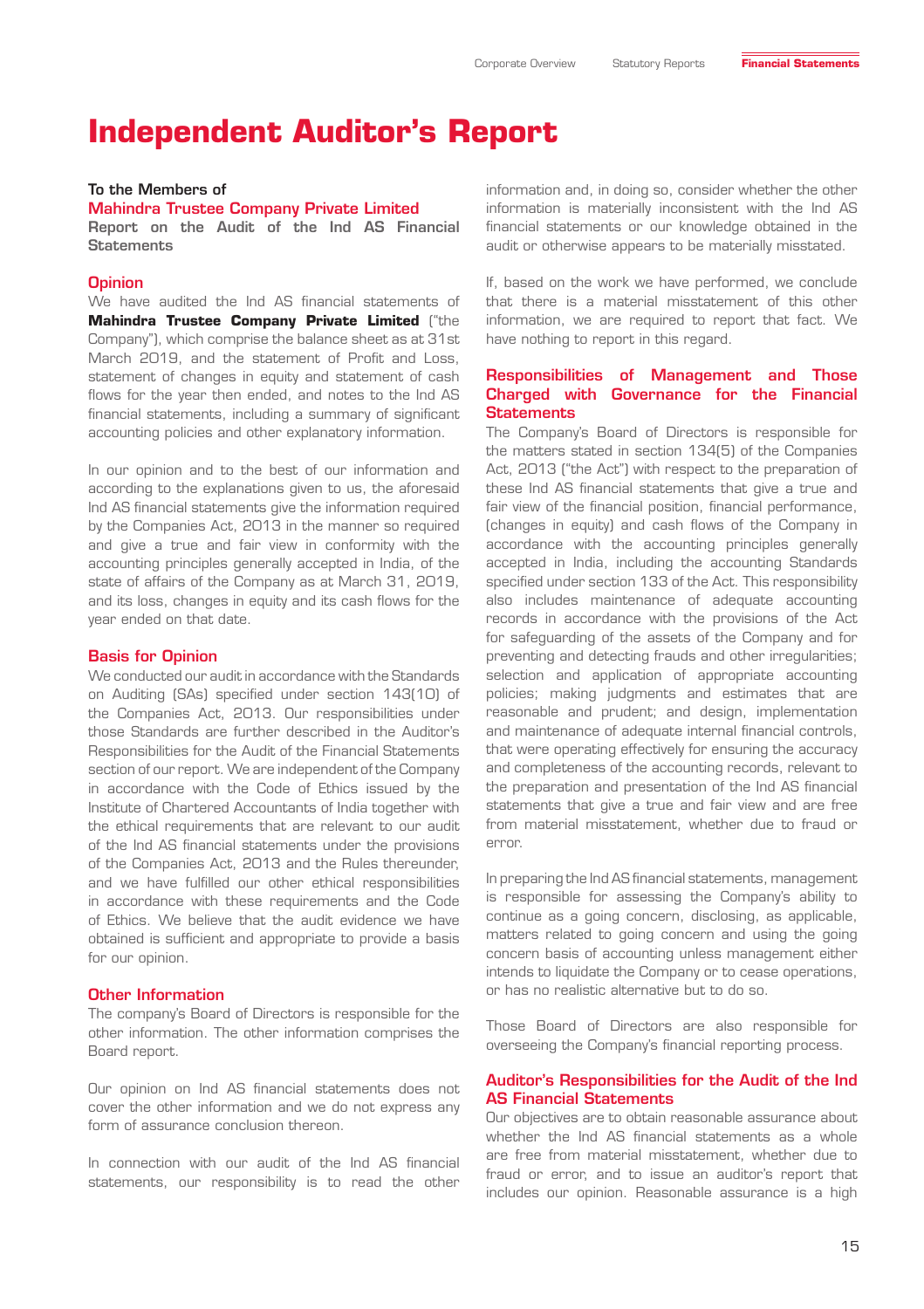# **Mahindra FINANCE**

level of assurance, but is not a guarantee that an audit conducted in accordance with Standard on Auditing will always detect a material misstatement when it exists. Misstatements can arise from fraud or error and are considered material if, individually or in the aggregate, they could reasonably be expected to influence the economic decisions of users taken on the basis of these Ind AS financial statements.

As part of an audit in accordance with Standard on Auditing, we exercise professional judgment and maintain professional skepticism throughout the audit.

We also:

- Identify and assess the risks of material misstatement of the Ind AS financial statements, whether due to fraud or error, design and perform audit procedures responsive to those risks, and obtain audit evidence that is sufficient and appropriate to provide a basis for our opinion. The risk of not detecting a material misstatement resulting from fraud is higher than for one resulting from error, as fraud may involve collusion, forgery, intentional omissions, misrepresentations, or the override of internal control.
- Obtain an understanding of internal control relevant to the audit in order to design audit procedures that are appropriate in the circumstances. Under section 143(3)(i) of the Companies Act, 2013, we are also responsible for expressing our opinion on whether the company has adequate internal financial controls system in place and the operating effectiveness of such controls.
- Evaluate the appropriateness of accounting policies used and the reasonableness of accounting estimates and related disclosures made by management.
- Conclude on the appropriateness of management's use of the going concern basis of accounting and, based on the audit evidence obtained, whether a material uncertainty exists related to events or conditions that may cast significant doubt on the Company's ability to continue as a going concern. If we conclude that a material uncertainty exists, we are required to draw attention in our auditor's report to the related disclosures in the Ind AS financial statements or, if such disclosures are inadequate, to modify our opinion. Our conclusions are based on the audit evidence obtained up to the date of our auditor's report. However, future events or conditions may cause the Company to cease to continue as a going concern.
- Evaluate the overall presentation, structure

and content of the Ind AS financial statements, including the disclosures, and whether the Ind AS financial statements represent the underlying transactions and events in a manner that achieves fair presentation.

We communicate with those charged with governance regarding, among other matters, the planned scope and timing of the audit and significant audit findings, including any significant deficiencies in internal control that we identify during our audit.

We also provide those charged with governance with a statement that we have complied with relevant ethical requirements regarding independence, and to communicate with them all relationships and other matters that may reasonably be thought to bear on our independence, and where applicable, related safeguards.

From the matters communicated with those charged with governance, we determine those matters that were of most significance in the audit of the Ind AS financial statements of the current period and are therefore the key audit matters. We describe these matters in our auditor's report unless law or regulation precludes public disclosure about the matter or when, in extremely rare circumstances, we determine that a matter should not be communicated in our report because the adverse consequences of doing so would reasonably be expected to outweigh the public interest benefits of such communication.

#### Report on Other Legal and Regulatory Requirements

- As required by the Companies (Auditor's Report) Order, 2016 ("the Order"), issued by the Central Government of India in terms of sub-section (11) of section 143 of the Companies Act, 2013, we give in the "Annexure-B", a statement on the matters specified in paragraphs 3 and 4 of the Order, to the extent applicable.
- 2. As required by Section 143(3) of the Act, we report that:
	- (a) We have sought and obtained all the information and explanations which to the best of our knowledge and belief were necessary for the purposes of our audit.
	- (b) In our opinion, proper books of account as required by law have been kept by the Company so far as it appears from our examination of those books.
	- (c) The Balance Sheet, the Statement of Profit and Loss, and the Cash Flow Statement dealt with by this Report are in agreement with the books of account.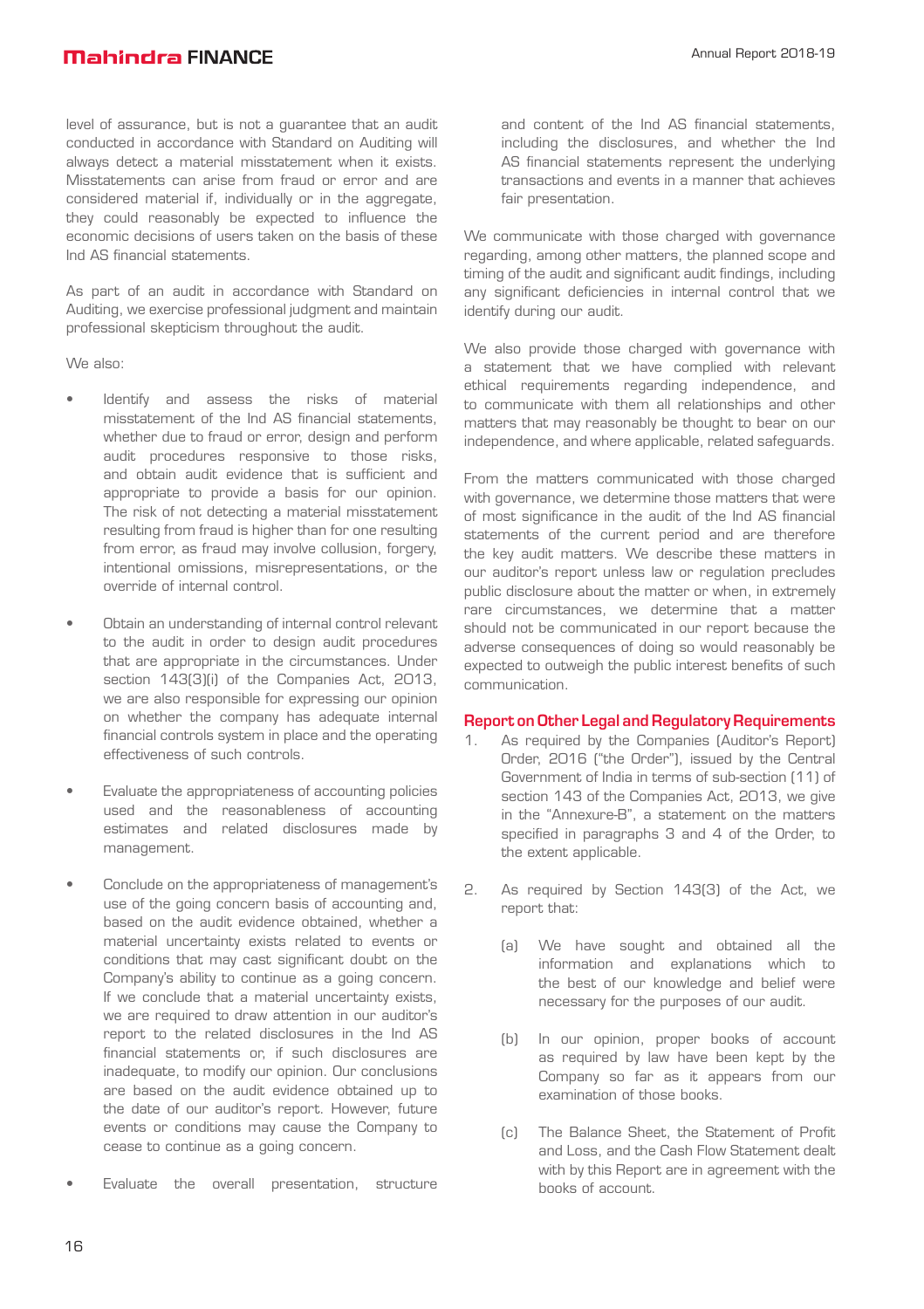- (d) In our opinion, the aforesaid Ind AS financial statements comply with the Accounting Standards specified under Section 133 of the Act, read with Rule 7 of the Companies (Accounts) Rules, 2014.
- (e) On the basis of the written representations received from the directors as on 31st March, 2019 taken on record by the Board of Directors, none of the directors is disqualified as on 31st March, 2019 from being appointed as a director in terms of Section 164 (2) of the Act.
- (f) With respect to the adequacy of the internal financial controls over financial reporting of the Company and the operating effectiveness of such controls, refer to our separate Report in "Annexure A".
- (g) With respect to the other matters to be included in the Auditor's Report in accordance with Rule 11 of the Companies (Audit and Auditors) Rules, 2014, in our opinion and to

the best of our information and according to the explanations given to us:

- i. The Company does not have any pending litigations;
- ii. the Company did not have any long-term contracts including derivative contracts for which there were any material foreseeable losses;
- iii. there were no amounts which were required to be transferred to the Investor Education and Protection Fund by the Company.

#### For B.K. Khare & Co.

Chartered Accountants (Firm's Registration No. 105102W)

April 17, 2019 Membership No: 044784

Padmini Khare Kaicker Mumbai Partner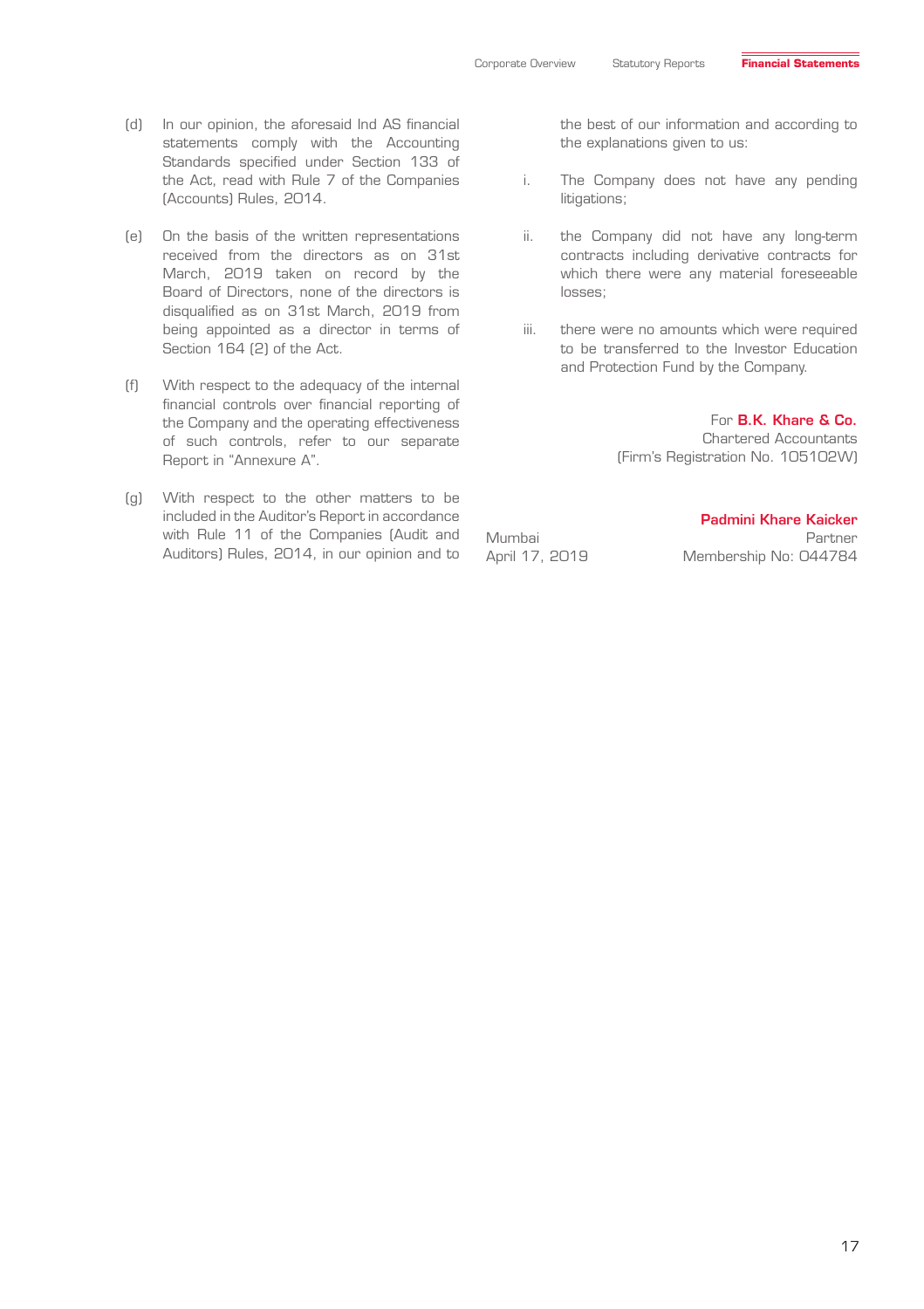# ANNEXURE "A" to the Independent Auditor's Report

#### Report on the Internal Financial Controls Over Financial Reporting under Clause (i) of Subsection 3 of Section 143 of the Companies Act, 2013 ("the Act")

We have audited the internal financial controls over financial reporting of **Mahindra Trustee Company Private Limited** ("the Company") as of March 31, 2019 in conjunction with our audit of the Ind AS financial statements of the Company for the year ended on that date.

#### Management's Responsibility for Internal Financial Controls

The Company's management is responsible for establishing and maintaining internal financial controls based on the internal control over financial reporting criteria established by the Company considering the essential components of internal control stated in the Guidance Note on Audit of Internal Financial Controls over Financial Reporting issued by the Institute of Chartered Accountants of India. These responsibilities include the design, implementation and maintenance of adequate internal financial controls that were operating effectively for ensuring the orderly and efficient conduct of its business, the safeguarding of its assets, the prevention and detection of frauds and errors, the accuracy and completeness of the accounting records, and the timely preparation of reliable financial information, as required under the Companies Act, 2013.

#### Auditor's responsibility

Our responsibility is to express an opinion on the Company's internal financial controls over financial reporting based on our audit. We conducted our audit in accordance with the Guidance Note on Audit of Internal Financial Controls Over Financial Reporting (the "Guidance Note") issued by the Institute of Chartered Accountants of India and the Standards on Auditing prescribed under Section 143(10) of the Companies Act, 2013, to the extent applicable to an audit of internal financial controls. Those Standards and the Guidance Note require that we comply with ethical requirements and plan and perform the audit to obtain reasonable assurance about whether adequate internal financial controls over financial reporting was established and maintained and if such controls operated effectively in all material respects.

Our audit involves performing procedures to obtain audit evidence about the adequacy of the internal financial controls system over financial reporting and their operating effectiveness. Our audit of internal financial controls over financial reporting included obtaining an understanding of internal financial controls over financial reporting, assessing whether the risk of a material weakness exists, and testing and evaluating the design and operating effectiveness of internal control based on the assessed risk. The procedures selected depend on the auditor's judgement, including the assessment of the risks of material misstatement of the Ind AS financial statements, whether due to fraud or error.

We believe that the audit evidence we have obtained is sufficient and appropriate to provide a basis for our

audit opinion on the Company's internal financial controls system over financial reporting.

#### Meaning of Internal Financial Controls over Financial Reporting

A company's internal financial control over financial reporting is a process designed to provide reasonable assurance regarding the reliability of financial reporting and the preparation of Ind AS financial statements for external purposes in accordance with generally accepted accounting principles. A company's internal financial control over financial reporting includes those policies and procedures that: (1) pertain to the maintenance of records that, in reasonable detail, accurately and fairly reflect the transactions and dispositions of the assets of the company; (2) provide reasonable assurance that transactions are recorded as necessary to permit preparation of Ind AS financial statements in accordance with generally accepted accounting principles, and that receipts and expenditures of the company are being made only in accordance with authorizations of management and directors of the company; and (3) provide reasonable assurance regarding prevention or timely detection of unauthorized acquisition, use, or disposition of the company's assets that could have a material effect on the Ind AS financial statements.

#### Inherent Limitations of Internal Financial Controls over Financial Reporting

Because of the inherent limitations of internal financial controls over financial reporting, including the possibility of collusion or improper management override of controls, material misstatements due to error or fraud may occur and not be detected, Also, projections of any evaluation of the internal financial controls over financial reporting to future periods are subject to the risk that the internal financial control over financial reporting may become inadequate because of changes in conditions, or that the degree of compliance with the policies or procedures may deteriorate.

#### **Opinion**

In our opinion, to the best of our information and according to the explanations given to us, the Company has, in all material respects, an adequate internal financial controls system over financial reporting and such internal financial controls over financial reporting were operating effectively as at March 31, 2019, based on the internal control over financial reporting criteria established by the Company considering the essential components of internal control stated in the Guidance Note on Audit of Internal Financial Controls Over Financial Reporting issued by the Institute of Chartered Accountants of India.

> For B.K. Khare & Co. Chartered Accountants (Firm's Registration No. 105102W)

Padmini Khare Kaicker Mumbai Partner April 17, 2019 Membership No: 044784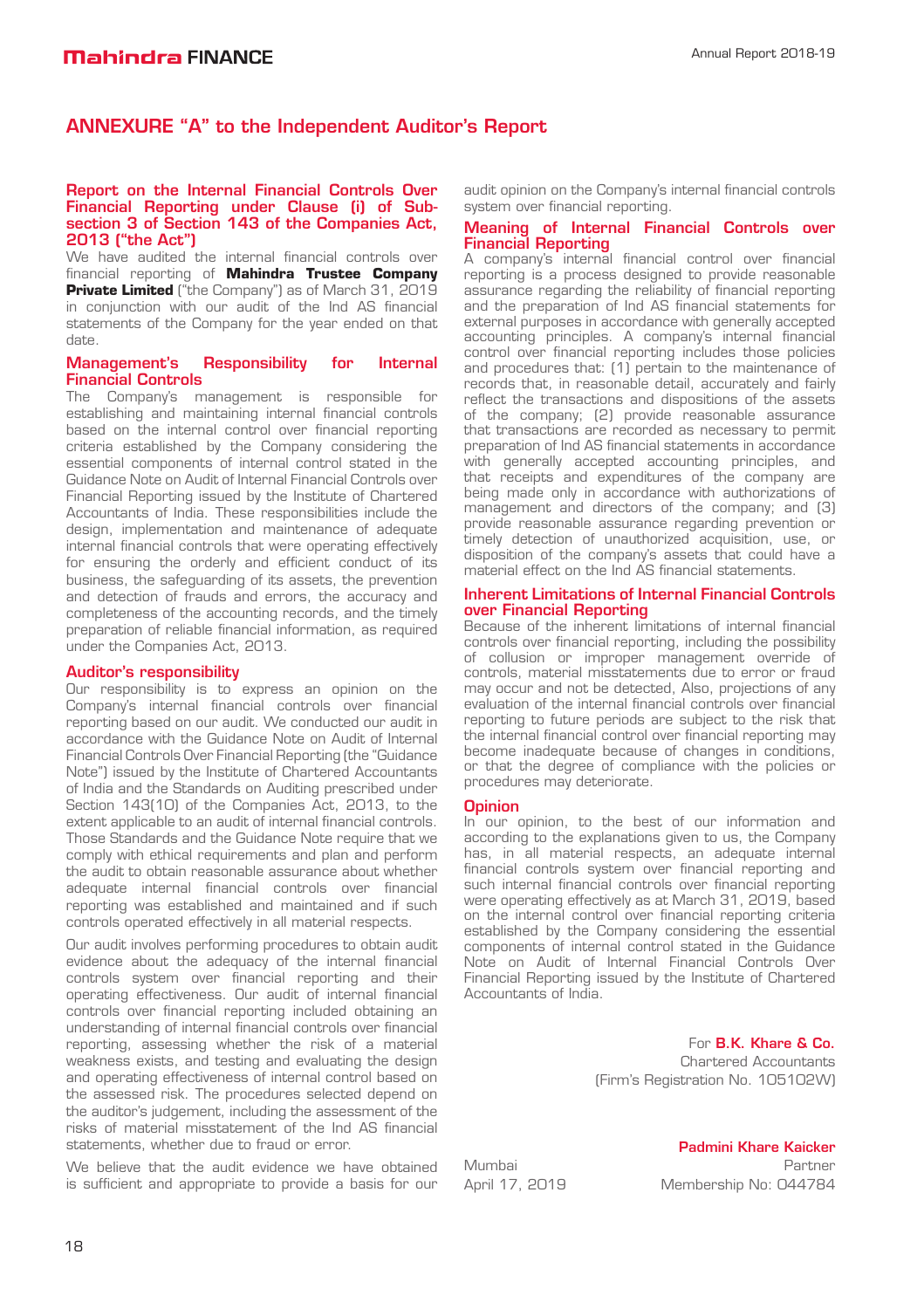#### Referred to in paragraph 9 of our report of even date on the financial statements of Mahindra Trustee Company Private Limited for the year ended March 31, 2019

Annexure to the Auditor's Report referred to in our report of even date:

- I. (a) The Company has maintained proper records showing full particulars, including quantitative details and situation Property, Plant & Equipment.
	- (b) These fixed assets were physically verified by the Management during the year at reasonable intervals and discrepancies noticed during the verification were not material and have been properly dealt with in the books of accounts.
	- (c) The Company has no immovable properties and hence Clause 3(i)(c) is not applicable to the Company.
- II. On facts, Clause 3(ii) of the Companies (Auditor's Report) Order, 2016 is not applicable to the Company.
- III. No parties are covered in the register maintained under section 189 of Companies Act, 2013 by the Company. Therefore, clauses 3(iii) (a), (b) & (c) of the Companies (Auditor's Report) Order, 2016 is not applicable to the Company.
- IV. In our opinion and according to the information and explanations given to us the provisions of section 186 of the Companies Act, 2013 have been complied with. During the year the company has not provided loan to any of its directors, therefore, provisions of section 185 were not applicable during the year.
- V. In our opinion and according to the information and explanations given to us, the Company has not accepted any deposits from the public. Consequently, no order has been passed by the Company Law Board or National Company Law Commission or Reserve Bank of India or any court or any other tribunal on the Company. The clause 3(v), therefore is not applicable to the Company.
- VI. On facts, clause 3(vi) relating to maintenance of cost records is not applicable to the Company.
- VII. (a) According to the records of the Company and information and explanations given to us, the Company is generally regular in depositing with the appropriate authorities undisputed statutory dues including Provident Fund, Employees' State Insurance, Income Tax,

Goods and Service Tax, Customs Duty, value added tax, and other statutory dues applicable to it with the concerned authorities.

- (b) According to the information and explanations given to us, there are no undisputed amounts payable in respect of Provident Fund, Employees' State Insurance, Income tax, Goods and Service Tax and other statutory dues that were outstanding, at the year-end for a period of more than six months from the date they became payable.
- (c) According to the records of the company and information and explanations given to us there are no disputed dues of income-tax or sales tax or service tax or duty of customs or duty of excise or value added tax which have not been deposited with the relevant authority.
- VIII. On the basis of examination of relevant records and according to the information and explanations given to us, the Company has not borrowed any money from financial institutions, Government or bank or debenture holders as at the Balance Sheet date.
- IX. On the basis of examination of relevant records and according to the information and explanations given to us, the Company has not raised moneys by way of initial public offer or further public offer (including debt instruments) and term loans.
- X. On the basis of our examination of the relevant records of the Company, carried out in accordance with generally accepted auditing practices and according to the information and explanations given to us, no fraud by the Company or any fraud on the Company by its officers or employees has been noticed or reported during the year.
- XI. On the basis of examination of relevant records and according to the information and explanations given to us, the Company has paid or provided for managerial remuneration in accordance with the requisite approvals mandated by the provisions of Section 197 read with Schedule V to the Companies Act, 2013.
- XII. The Company is not a 'Nidhi Company', therefore, clause 3(xii) of the Companies (Auditor's Report) Order, 2016 is not applicable to the Company.
- XIII. On the basis of examination of relevant records and according to the information and explanations given to us, all transactions with the related parties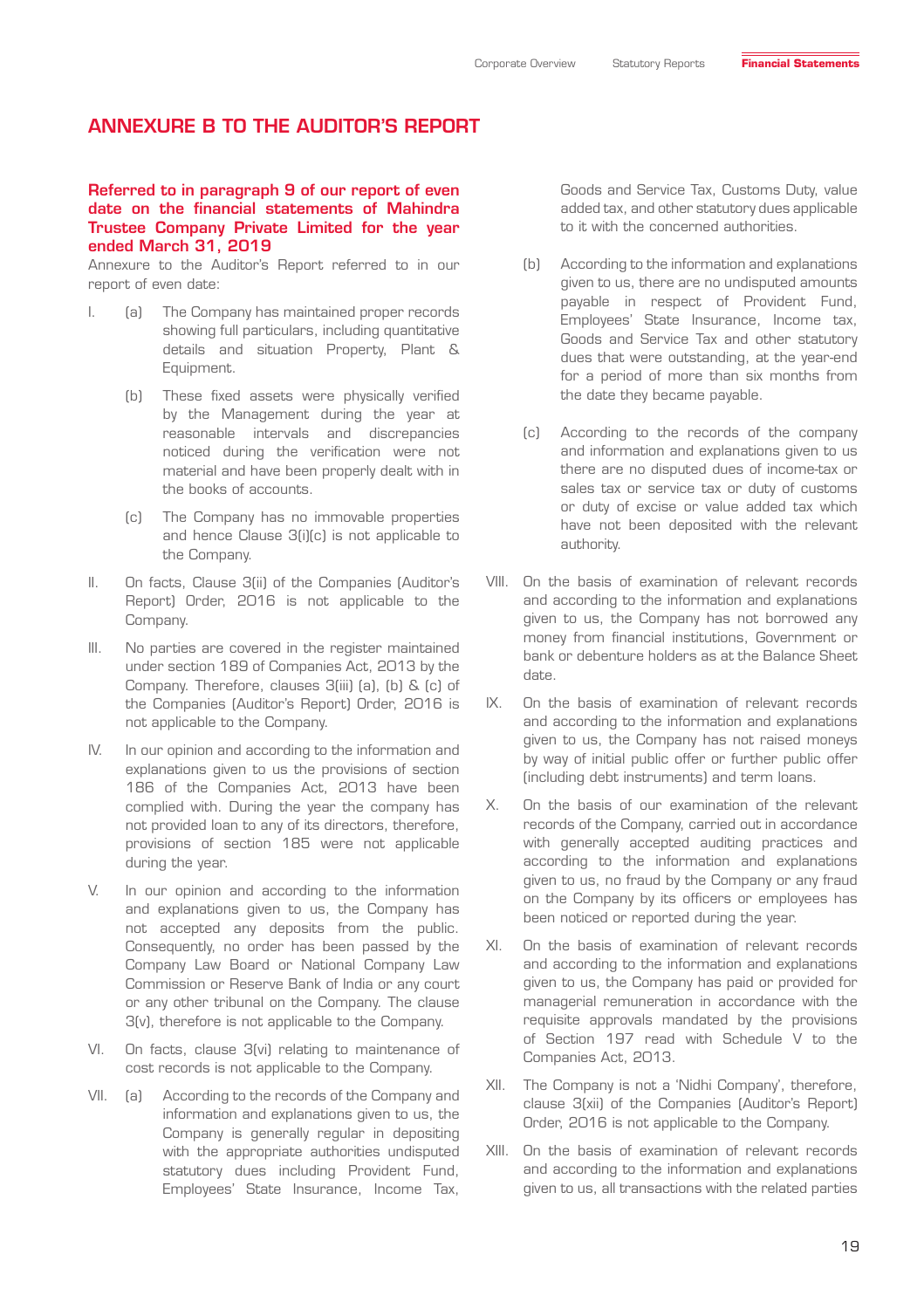are in compliance with sections 177 and 188 of Companies Act, 2013 where applicable. The Company has disclosed the details of transactions with related parties in the Financial Statements as required by the applicable accounting standards.

- XIV. The Company has not made any preferential allotment or private placement of shares or fully or partly convertible debentures during the year under audit; therefore, clause 3(xiv) of the Companies (Auditor's Report) Order, 2016 is not applicable to the company.
- XV. On the basis of examination of relevant records and according to the information and explanations given to us, in our opinion, the Company has not entered into any non-cash transactions with directors or

persons connected with them.

XVI. On the basis of examination of relevant records and according to the information and explanations given to us, in our opinion, the Company is not required to be registered under section 45-IA of the Reserve Bank of India Act, 1934.

> For B.K. Khare & Co. Chartered Accountants (Firm's Registration No. 105102W)

Padmini Khare Kaicker

Mumbai Partner April 17, 2019 Membership No: 044784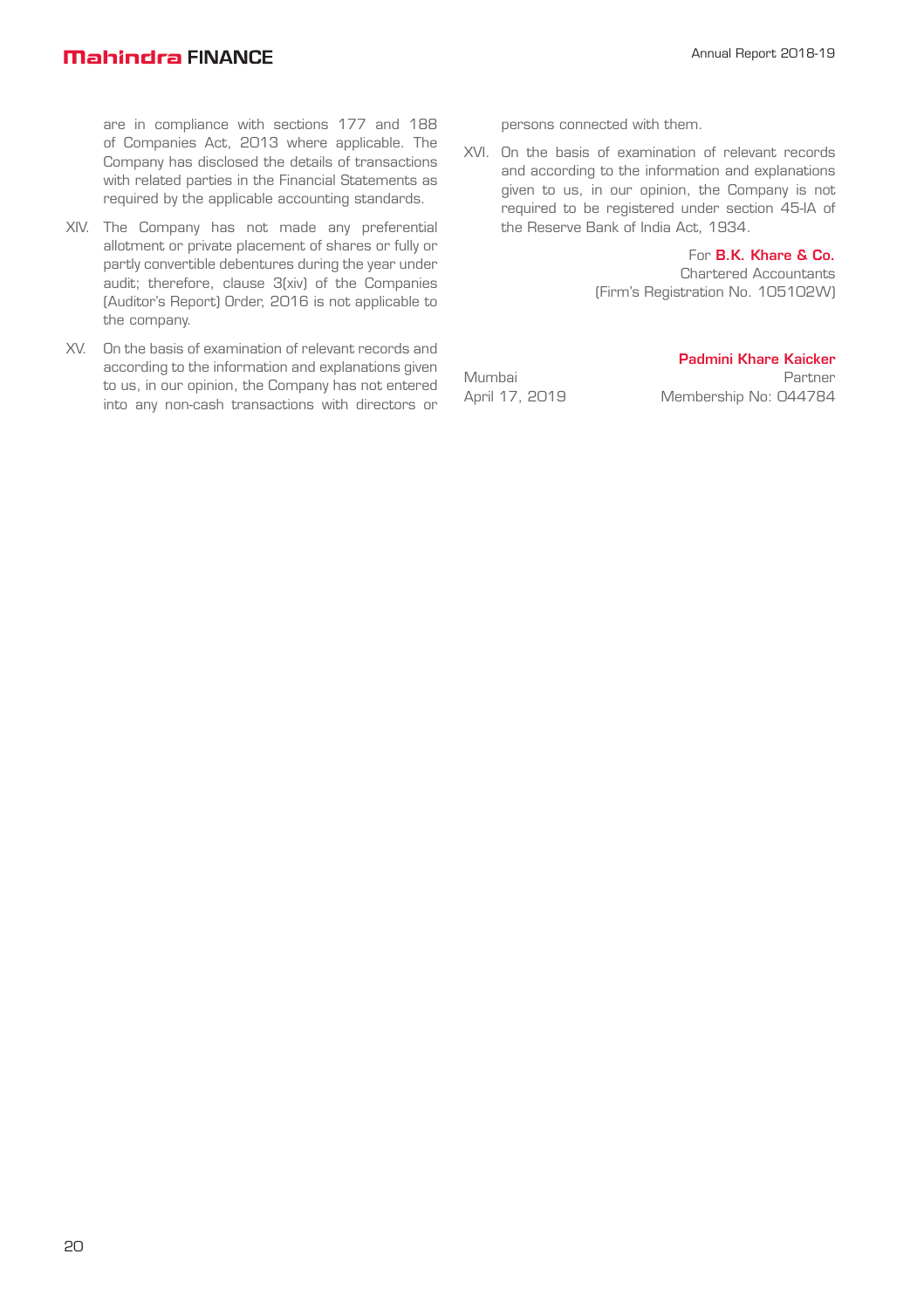# **Balance Sheet**

as at 31 March 2019

|    |                                                                                     |                |                        |                        | Rs. In Lakhs          |
|----|-------------------------------------------------------------------------------------|----------------|------------------------|------------------------|-----------------------|
|    |                                                                                     | Note No.       | As at<br>31 March 2019 | As at<br>31 March 2018 | As at<br>1 April 2017 |
| т  | <b>ASSETS</b>                                                                       |                |                        |                        |                       |
| 1  | <b>NON-CURRENT ASSETS</b>                                                           |                |                        |                        |                       |
|    | Property, Plant and Equipment<br>[a]                                                | $\mathbf{1}$   | 0.22                   |                        |                       |
|    | (b)<br><b>Financial Assets</b>                                                      |                |                        |                        |                       |
|    | Investments<br>(i)                                                                  | 2              | ÷                      | $\sim$                 |                       |
|    | Income Tax Assets (Net)<br>(c)                                                      | З              |                        | $\overline{a}$         |                       |
|    | $\lceil d \rceil$<br><b>Other Non-current Assets</b>                                | $\overline{4}$ |                        | ÷.                     |                       |
|    | <b>Total Non-Current Assets</b>                                                     |                | 0.22                   | $\blacksquare$         |                       |
| 2  | <b>CURRENT ASSETS</b>                                                               |                |                        |                        |                       |
|    | <b>Financial Assets</b><br>(a)                                                      |                |                        |                        |                       |
|    | (i)<br>Investments                                                                  | 2              | 11.79                  | 14.26                  | 17.46                 |
|    | Trade Receivables<br>(ii)                                                           | 5              | 1.79                   | 3.09                   | 0.69                  |
|    | (iii) Cash and Cash Equivalents                                                     | 6              | 1.26                   | 1.48                   | 2.55                  |
|    | Current Tax Assets (Net)<br>(b)                                                     | 3              | 4.65                   | 2.39                   | 0.31                  |
|    | <b>Other Current Assets</b><br>$\lceil c \rceil$                                    | $\overline{4}$ | 4.00                   | 3.58                   | 3.16                  |
|    | <b>Total Current Assets</b>                                                         |                | 23.49                  | 24.80                  | 24.17                 |
|    | <b>TOTAL ASSETS</b>                                                                 |                | 23.71                  | 24.80                  | 24.17                 |
|    |                                                                                     |                |                        |                        |                       |
| Ш  | <b>EQUITY AND LIABILITIES</b>                                                       |                |                        |                        |                       |
|    | <b>EQUITY</b>                                                                       |                |                        |                        |                       |
|    | <b>Equity Share Capital</b><br>(a)                                                  | 7              | 50.00                  | 50.00                  | 50.00                 |
|    | [b]<br><b>Other Equity</b>                                                          | 8              | [27.79]                | [26.96]                | [27.40]               |
|    | <b>Total Equity</b>                                                                 |                | 22.21                  | 23.04                  | 22.60                 |
| 2  | <b>LIABILITIES</b>                                                                  |                |                        |                        |                       |
| 2A | <b>NON-CURRENT LIABILITIES</b>                                                      |                |                        |                        |                       |
|    | Other non-current liabilities<br>[a]                                                | 9              | 1.00                   | 1.00                   | 1.00                  |
|    | <b>Total Non-Current Liabilities</b>                                                |                | 1.00                   | 1.00                   | 1.00                  |
| 2B | <b>CURRENT LIABILITIES</b>                                                          |                |                        |                        |                       |
|    | <b>Financial Liabilities</b><br>[a]                                                 |                |                        |                        |                       |
|    | <b>Trade Payables</b><br>(i)                                                        | 10             | 0.18                   | 0.22                   | 0.55                  |
|    | Current Tax Liabilities (Net)<br>(b)                                                | З              | $\mathbf{r}$           | $\sim$                 |                       |
|    | <b>Other Current Liabilities</b><br>[c]                                             | 9              | 0.32                   | 0.54                   | 0.02                  |
|    | <b>Total Current Liabilities</b>                                                    |                | 0.50                   | 0.76                   | 0.57                  |
|    | <b>TOTAL EQUITY AND LIABILITIES</b>                                                 |                | 23.71                  | 24.80                  | 24.17                 |
|    | Summary of significant accounting policies and<br>notes to the financial statements | S              |                        |                        |                       |

The accompanying statement of significant accounting policies and notes referred to above are an integral part of the Balance Sheet.

Narendra Mairpady

[DIN NO. 00536905]

Director

This is the Balance Sheet referred in our report of even date.

M.G. Bhide Chairman

[DIN NO. 00001826]

For and on behalf of the Board of Directors Mahindra Trustee Company Private Limited

Director

[DIN NO. 00365417]

Gautam Parekh Debabrata Bandyopadhyay

For B. K. Khare & Co. Chartered Accountants

Firm Regn No. 105102W

Padmini Khare Kaicker Partner Membership No. 44784 Place : Mumbai Date : April 17, 2019

21

Director

[DIN NO. 06972463]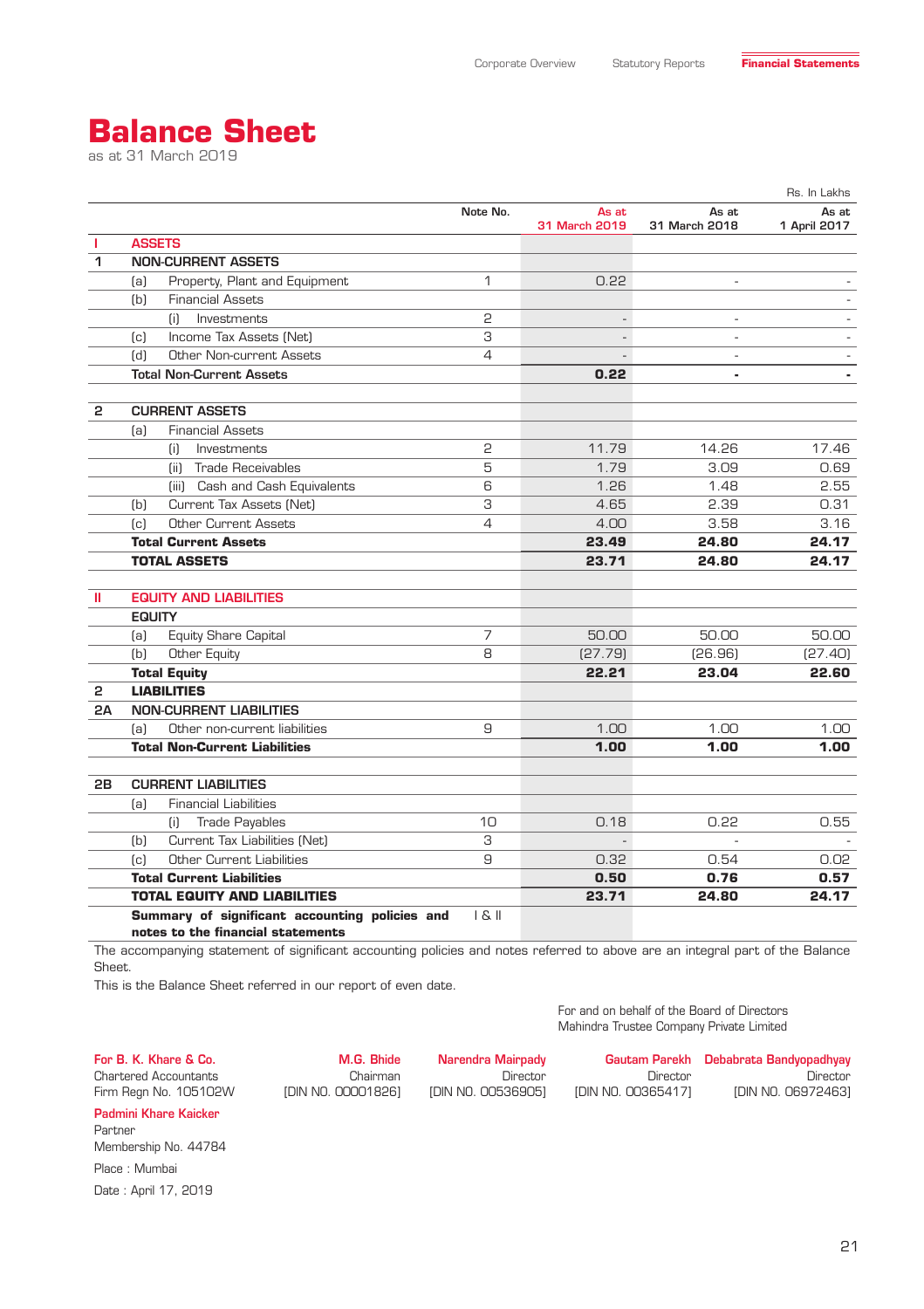# **Statement of Profit and Loss**

for year ended 31 March 2019

|    |                   |                                                                            |             |                             | Rs. in lakhs                |
|----|-------------------|----------------------------------------------------------------------------|-------------|-----------------------------|-----------------------------|
|    | Particulars       |                                                                            | <b>Note</b> | Year ended<br>31 March 2019 | Year ended<br>31 March 2018 |
|    |                   | Revenue from operations                                                    | 11          | 23.50                       | 23.87                       |
| Ш  |                   | Other Income                                                               | 12          | 1.10                        | 0.82                        |
| ш  |                   | Total Revenue (I + II)                                                     |             | 24.60                       | 24.69                       |
| IV |                   | <b>EXPENSES</b>                                                            |             |                             |                             |
|    | (a)               | Depreciation and amortisation expenses                                     | 4           | 0.02                        |                             |
|    | (b)               | Other expenses                                                             | 13          | 25.32                       | 24.25                       |
|    |                   | Total Expenses $[(a) + (b)]$                                               |             | 25.34                       | 24.25                       |
| V  |                   | Profit/(loss) before tax (III - IV)                                        |             | (0.74)                      | 0.44                        |
| VI |                   | <b>Tax Expense</b>                                                         | 14          |                             |                             |
|    |                   | (1) Current tax                                                            |             |                             |                             |
|    | (2)               | Tax expense of earlier years                                               |             | 0.09                        |                             |
|    | (3)               | Deferred tax                                                               |             |                             |                             |
|    |                   | Total tax expense $[(1) + (2) + (3)]$                                      |             | 0.09                        |                             |
|    |                   | VII Profit/(loss) for the period (V - VI]                                  |             | (0.83)                      | 0.44                        |
|    |                   | <b>VIII Other comprehensive income</b>                                     |             |                             |                             |
|    | A                 | Items that will not be reclassified to profit or loss<br>(i)               |             |                             |                             |
|    |                   | Remeasurements of the defined benefit liabilities / (asset)<br>(a)         |             | L,                          |                             |
|    |                   | Equity instruments through other comprehensive income<br>(b)               |             | ۰                           |                             |
|    |                   | Others (specify nature)<br>$\lceil c \rceil$                               |             |                             |                             |
| IX |                   | Total comprehensive income for the period (VII + VIII)                     |             | (0.83)                      | 0.44                        |
| X  |                   | Earnings per equity share (Rs.):                                           |             |                             |                             |
|    | (1)               | Basic                                                                      | 15          | [0.17]                      | 0.09                        |
|    | (2)               | <b>Diluted</b>                                                             | 15          | [0.17]                      | 0.09                        |
| XI |                   | Earnings per equity share (for discontinued operation) (Rs.):              |             |                             |                             |
|    | (1)               | Basic                                                                      |             |                             |                             |
|    | (2)               | <b>Diluted</b>                                                             |             |                             |                             |
|    | (Rs.):            | XII Earnings per equity share (for continuing and discontinued operations) |             |                             |                             |
|    | (1)               | Basic                                                                      |             | [0.17]                      | 0.09                        |
|    |                   | (2) Diluted                                                                |             | [0.17]                      | 0.09                        |
|    | <b>statements</b> | Summary of significant accounting policies and notes to the financial      | S           |                             |                             |

The accompanying statement of significant accounting policies and notes referred to above are an integral part of the Statement of Profit & Loss.

This is the Statement of Profit & Loss referred in our report of even date.

For and on behalf of the Board of Directors Mahindra Trustee Company Private Limited

For B. K. Khare & Co. Chartered Accountants Firm Regn No. 105102W

M.G. Bhide Chairman [DIN NO. 00001826]

Narendra Mairpady Director [DIN NO. 00536905]

Gautam Parekh Debabrata Bandyopadhyay Director [DIN NO. 00365417] Director [DIN NO. 06972463]

Padmini Khare Kaicker

Partner

Membership No. 44784 Place : Mumbai Date : April 17, 2019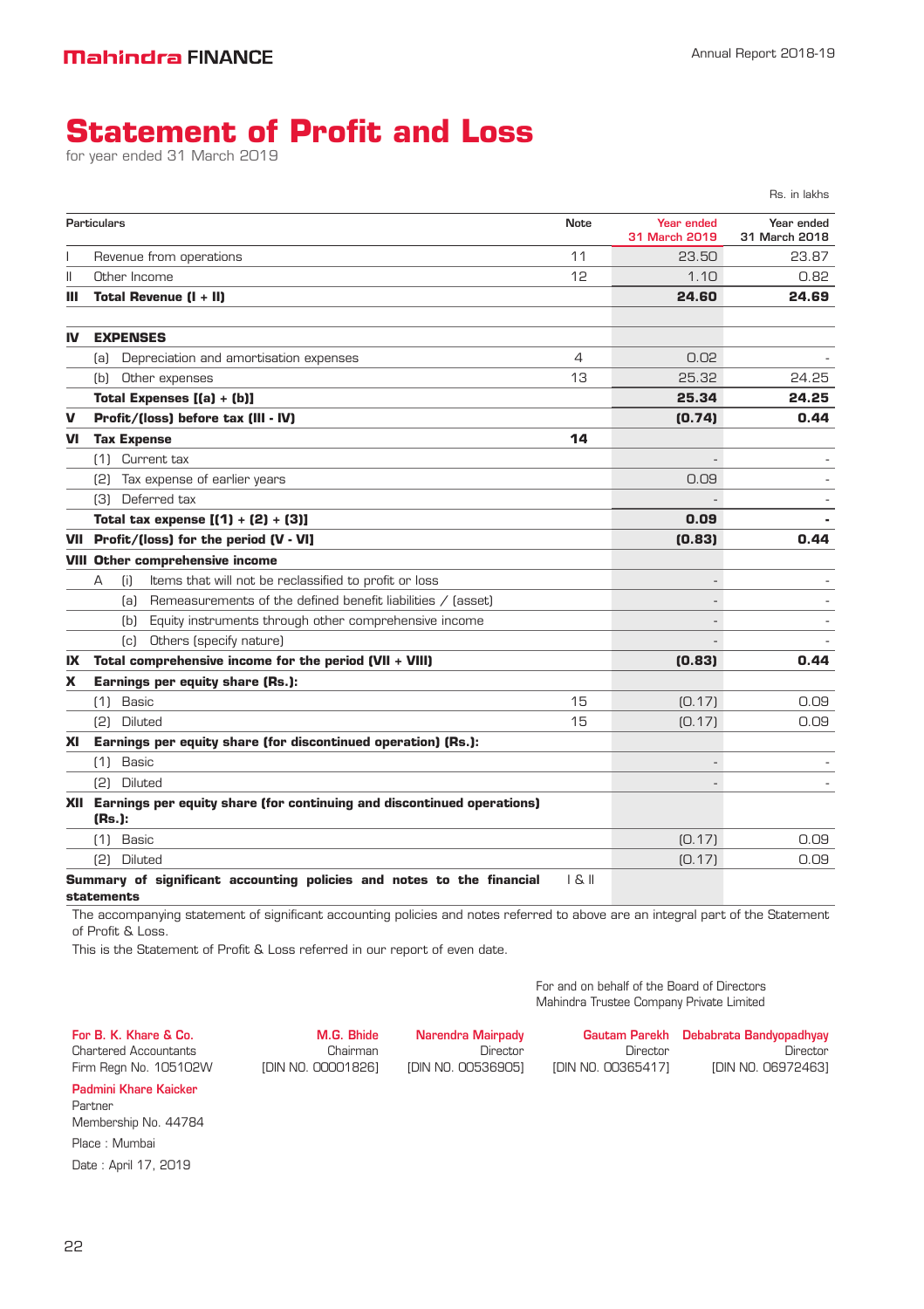# **Statement of Changes in Equity**

for year ended 31 March 2019

### A. Equity Share Capital

| <b>Particulars</b>                              |        |
|-------------------------------------------------|--------|
|                                                 | Amount |
| <b>As at 1 April 2017</b>                       | 50.00  |
| Changes in equity share capital during the year |        |
| As at 31 March 2018                             | 50.00  |
| Changes in equity share capital during the year |        |
| As at 31 March 2019                             | 50.00  |

### B. Other Equity

|                                         |                                  | Rs. in lakhs |
|-----------------------------------------|----------------------------------|--------------|
| <b>Particulars</b>                      | <b>Profit &amp; Loss Balance</b> | Total        |
| <b>As at 1 April 2017</b>               | (27.40)                          | (27.40)      |
| Profit $/$ (Loss) for the year          | 0.44                             | 0.44         |
| Other Comprehensive Income / (Loss)     | ۰                                | $\sim$       |
| Total Comprehensive Income for the year | 0.44                             | 0.44         |
| <b>Transfers to Reserves</b>            | ۰                                |              |
| As at 31 March 2018                     | (26.96)                          | (26.96)      |
| Profit $/$ (Loss) for the year          | [0.83]                           | [0.83]       |
| Other Comprehensive Income / (Loss)     | ٠                                |              |
| Total Comprehensive Income for the year | [0.83]                           | [0.83]       |
| As at 31 March 2019                     | (27.79)                          | (27.79)      |

The accompanying statement of significant accounting policies and notes 1 to 17 are an integral part of the Financial Statements.

In terms of our report attached

For and on behalf of the Board of Directors Mahindra Trustee Company Private Limited

For B. K. Khare & Co. Chartered Accountants Firm Regn No. 105102W M.G. Bhide Chairman [DIN NO. 00001826] Narendra Mairpady Director [DIN NO. 00536905] Gautam Parekh Debabrata Bandyopadhyay Director [DIN NO. 00365417] [DIN NO. 06972463] Padmini Khare Kaicker

Partner Membership No. 44784 Place : Mumbai Date : April 17, 2019

Director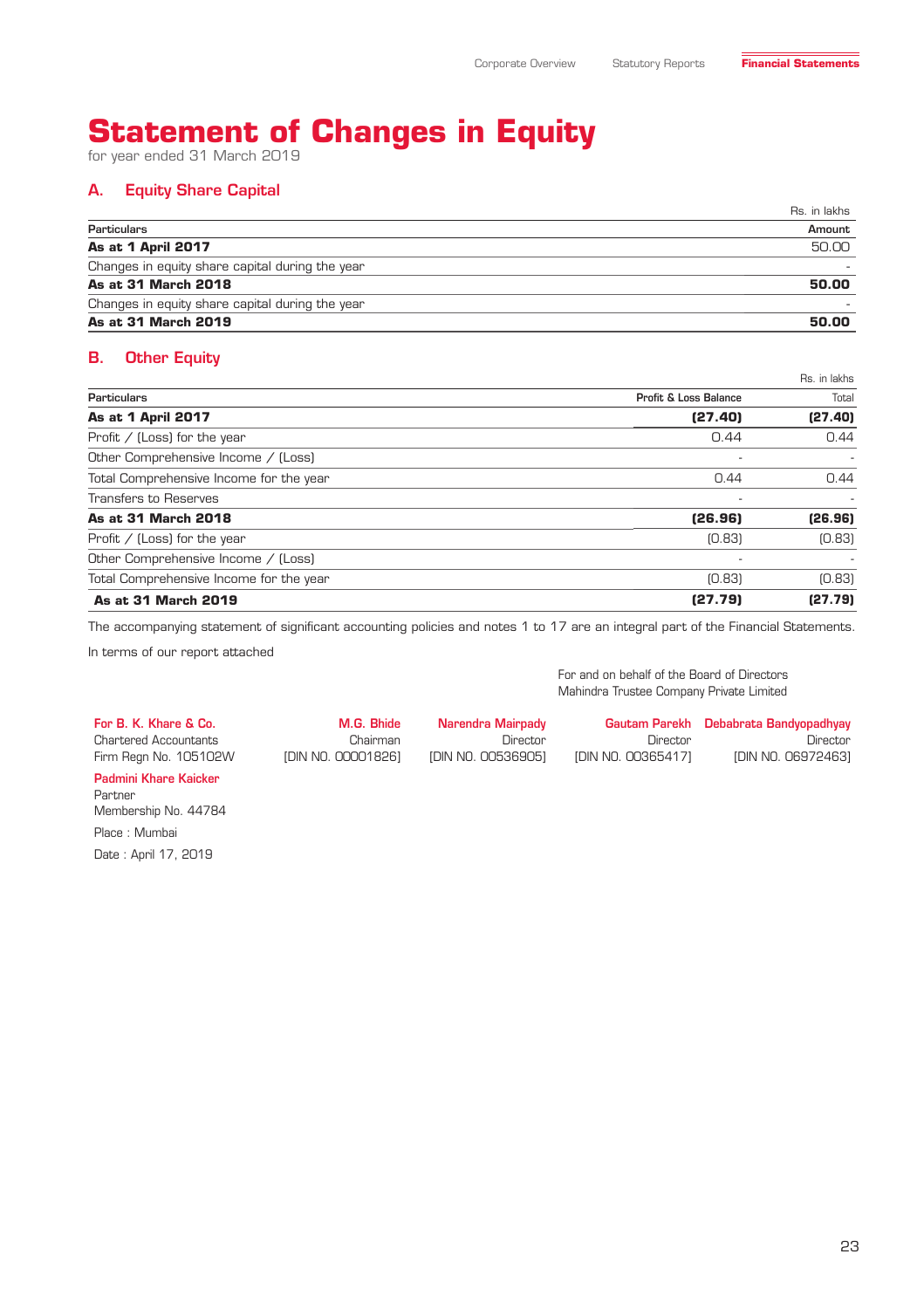# **Statement of Cash Flows**

for year ended 31 March 2019

|                                                           |                             | Rs. in lakhs                |
|-----------------------------------------------------------|-----------------------------|-----------------------------|
| <b>Particulars</b>                                        | Year ended<br>31 March 2019 | Year ended<br>31 March 2018 |
| <b>Cash flows from operating activities</b>               |                             |                             |
| Profit before tax for the year                            | [0.83]                      | 0.44                        |
| Adjustments for:                                          |                             |                             |
| Investment income recognised in profit or loss            | (1.10)                      | [0.80]                      |
| Depreciation debited to Profit & Loss A/c                 | O US                        |                             |
| Operating Loss before working capital changes (I)         | (1.91)                      | (0.36)                      |
| Movements in working capital:                             |                             |                             |
| Increase in trade receivables                             | 1.30                        | [2.40]                      |
| $[Increase]$ / decrease in other assets                   | [0.42]                      | [0.42]                      |
| (Increase) / decrease in trade and other payables         | [0.04]                      | [0.32]                      |
| Increase / (decrease) in provisions                       |                             |                             |
| (Decrease) / increase in other liabilities                | [0.22]                      | 0.52                        |
| Net movements in working capital (II)                     | 0.62                        | (2.62)                      |
| Cash used in operations (I+II)                            | (1.29)                      | (2.99)                      |
| Income taxes paid (III)                                   | [2.26]                      | (2.08)                      |
| Net cash used in operating activities (I+II+III)          | (3.55)                      | (5.07)                      |
| <b>Cash flows from investing activities</b>               |                             |                             |
| Purchase of fixed assets                                  | [0.24]                      |                             |
| Payments for investments                                  | [24.18]                     | (14.95)                     |
| Proceeds from sale of investments                         | 27.75                       | 18.95                       |
| Net cash (used in)/generated by investing activities (IV) | 3.33                        | 4.00                        |
| <b>Cash flows from financing activities</b>               |                             |                             |
| Issue of equity shares                                    |                             |                             |
| Net cash used in financing activities (V)                 |                             |                             |
| Net increase in cash and cash equivalents (I+II+III+IV+V) | [0.22]                      | (1.07)                      |
| Cash and cash equivalents at the beginning of the year    | 1.48                        | 2.55                        |
| Cash and cash equivalents at the end of the year          | 1.26                        | 1.48                        |

Notes :

The above cash flow statement has been prepared under the "indirect method" as set out in Indian Accounting Standard (Ind AS 7)- 'Statement of Cash Flows'.

In terms of our report attached

M.G. Bhide

Chairman [DIN NO. 00001826]

Narendra Mairpady Director [DIN NO. 00536905]

Mahindra Trustee Company Private Limited Gautam Parekh Debabrata Bandyopadhyay

[DIN NO. 00365417]

For and on behalf of the Board of Directors

Director

Director [DIN NO. 06972463]

Firm Regn No. 105102W Padmini Khare Kaicker

For B. K. Khare & Co. Chartered Accountants

Partner Membership No. 44784 Place : Mumbai

Date : April 17, 2019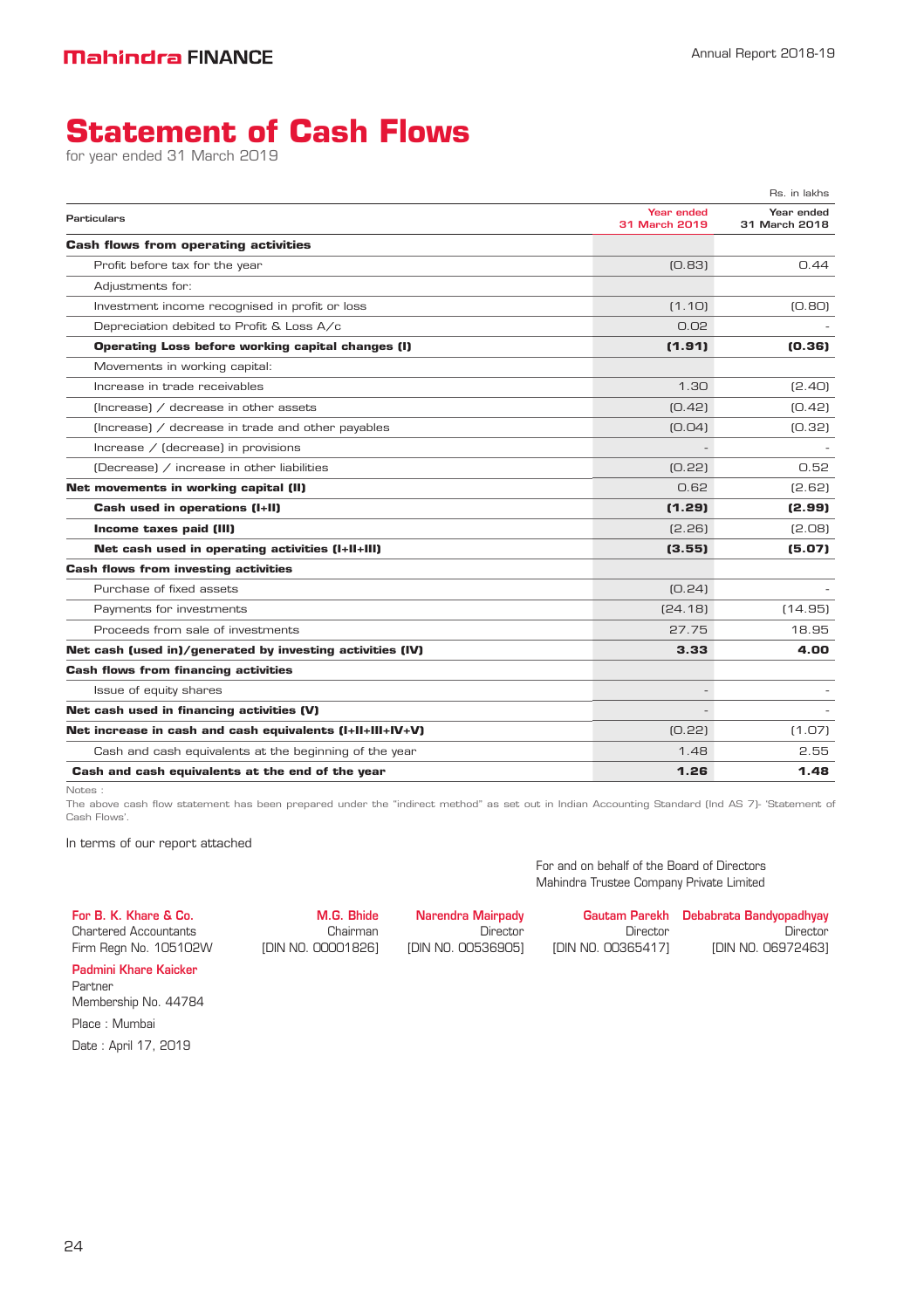for the year ended 31 March 2019

#### 1. CORPORATE INFORMATION

Mahindra Trustee Company Private Limited ('the Company'), was incorporated under the Companies Act, 1956 on July 10, 2013. The company is a subsidiary of Mahindra & Mahindra Financial Services Ltd. The Company is incorporated to function as a Trustee to Mahindra Mutual Fund and has been granted a license by SEBI to act as a Trustee. The Company has entered into an Investment Management Agreement with Mahindra Asset Management Company Private Limited ('Investment Manager') for managing the schemes of Mahindra Mutual Fund.

The Company's immediate parent company is Mahindra & Mahindra Financial Services Limited and its ultimate parent company is Mahindra & Mahindra Limited.

#### 2 SUMMARY OF SIGNIFICANT ACCOUNTING POLICIES

#### 2.1. Statement of compliance and basis for preparation and presentation of financial statements

These standalone or separate financial statements of the Company have been prepared in accordance with the Indian Accounting Standards as per the Companies (Indian Accounting Standards) Rules 2015 as amended and notified under Section 133 of the Companies Act, 2013 ("the Act") and other relevant provisions of the Act.

The Company's financial statements upto and for the year ended March 31, 2018 were prepared in accordance with the Generally Accepted Accounting Principles in India (IGAAP) under the historical cost convention as a going concern and on an accrual basis, unless otherwise stated, and in accordance with the provisions of the Act, the Accounting Standards specified under Section 133 of the Act, read with Rule 7 of the Companies (Accounts) Rules 2014 (as amended), all these were collectively named as "Previous GAAP" (IGAAP).

These are the Company's first standalone or separate financial statements prepared in accordance with Indian Accounting Standards (Ind AS). The Company has applied Ind AS 101, Firsttime Adoption of Indian Accounting Standards for transition from IGAAP to Ind AS. An explanation of how transition to Ind AS has affected the previously reported financial position, financial performance and cash flow of the Company is provided in Note no. 16.

#### 2.2. First-time adoption of Ind AS Overall principle

The Company has prepared the opening balance sheet as per Ind AS as of April 1, 2017 ("the transition date") by recognising all assets and liabilities whose recognition is required by Ind AS, not recognising items of assets or liabilities which are not permitted by Ind AS, by reclassifying items from IGAAP to Ind AS as required under Ind AS, and applying Ind AS in measurement of recognised assets and liabilities.

#### 2.3. Functional and presentation currency

These financial statements are presented in Indian Rupees ('INR' or 'Rs.') which is also the Company's functional currency.

#### 2.4. Basis of measurement

The financial statements have been prepared on the historical cost basis, except for certain financial instruments which are measured at fair values.

#### 2.5. Measurement of fair values

A number of Company's accounting policies and disclosures require the measurement of fair values, for both financial and non-financial assets and liabilities. The Company has established policies and procedures with respect to the measurement of fair values.

Fair values are categorised into different levels in a fair value hierarchy based on the inputs used in the valuation techniques as follows:

Level 1: Quoted prices (unadjusted) in active markets for identical assets and liabilities.

Level 2: Inputs other than quoted prices included in Level 1 that are observable for the asset or liability, either directly or indirectly.

Level 3: Inputs for the asset or liability that are not based on observable market data (unobservable inputs).

#### 2.6. Use of estimates and judgments

In preparing these financial statements, management has made judgements, estimates and assumptions that affect the application of the Company's accounting policies and the reported amounts of assets, liabilities, income and expenses. Actual results may differ from these estimates. Estimates and underlying assumptions are reviewed on an ongoing basis. Revisions to estimates are recognised prospectively.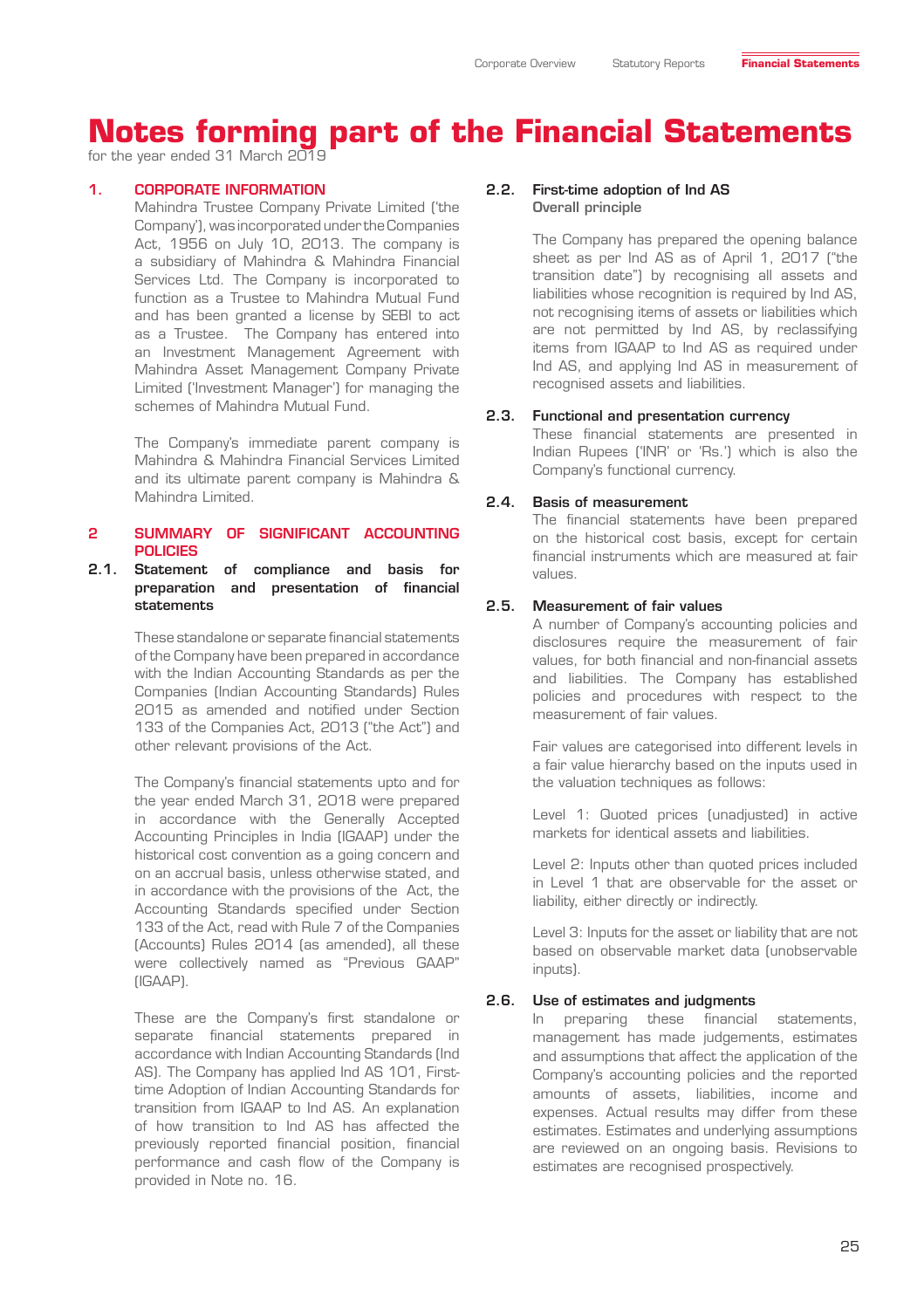for the year ended 31 March 2019

Following are areas that involved a higher degree of estimate and judgement or complexity in determining the carrying amount of some assets and liabilities:

#### Fair value of financial assets, liabilities and investments

The Company measures certain financial assets and liabilities on fair value basis at each balance sheet date or at the time they are assessed for impairment. Fair value measurement that are based on significant unobservable inputs (Level 3) require management's best estimate about future developments.

#### 2.7. Revenue recognition

Revenue is measured at the fair value of the consideration received or receivable.

#### Revenue from Operations:

#### Trusteeship Fees (net of tax)

Trusteeship Fees are recognised as revenue when the trusteeship services are performed for the schemes of Mahindra Mutual Fund.

#### Other Income

The gains / losses on sale of investments are recognised in the Statement of Profit and Loss on the trade day and it is determined on weighted average cost basis.

#### Recognition of Dividend Income

Dividend from investments are recognised in the Statement of Profit and Loss when the right to receive payment is established.

#### Recognition of Interest Income

Interest income from a financial asset is recognised when it is probable that the economic benefits will flow to the Company and the amount of income can be measured reliably. Interest income is accrued on a time basis, by reference to the principal outstanding.

#### 2.8. Property, plant and equipment ('PPE')

PPE are stated at cost of acquisition (including incidental expenses), less accumulated depreciation and accumulated impairment loss, if any.

Advances paid towards the acquisition of PPE outstanding at each balance sheet date are disclosed separately under Long term loans and advances. Capital work in progress comprises the cost of Property, Plant and Equipments that are not ready for its intended use at the reporting date.

Depreciation on PPE is provided on straight-line basis in accordance with the useful lives specified in Schedule II to the Companies Act, 2013 on a pro-rata basis except for following assets in respect of which useful life is taken as estimated by the management based on the actual usage pattern of the assets:

Fixed assets having value individually less than Rs 5,000 are fully depreciated in the period of purchase. Further, residual value for all assets is considered as zero due to the difficulty in estimating the same. Accordingly, useful life of assets is estimated as follows:

| Computer                             | $-3$ Years  |
|--------------------------------------|-------------|
| Furniture                            | $-10$ Years |
| Office Equipment                     | $-5$ Years  |
| Assets costing less than<br>Rs 5.000 | $<$ 1 year  |

PPE is de-recognised on disposal or when no future economic benefits are expected from its use. Any gain or loss arising on de-recognition of the asset (calculated as the difference between the net disposal proceeds and the net carrying amount of the asset) is recognised in other income / netted off from any loss on disposal in the Statement of Profit and Loss in the year the asset is de-recognised.

#### 2.9. Intangible assets

Intangible assets are stated at cost less accumulated amortisation and impairment loss, if any. Intangible assets comprise of computer software which is amortised over the estimated useful life. The maximum period for such amortisation is taken as 36 months based on management's estimates of useful life. Amortisation is calculated using the Straight line method to write down the cost of intangible assets over their estimated useful lives.

#### 2.10. Foreign exchange transactions and translations Initial recognition

Transactions in foreign currencies are recognised at the prevailing exchange rates between the reporting currency and the foreign currency on the transaction date.

#### **Conversion**

Transactions in foreign currencies are translated into the functional currency using the exchange rates at the dates of the transactions. Foreign exchange gains and losses resulting from the settlement of such transactions and from the translation of monetary assets and liabilities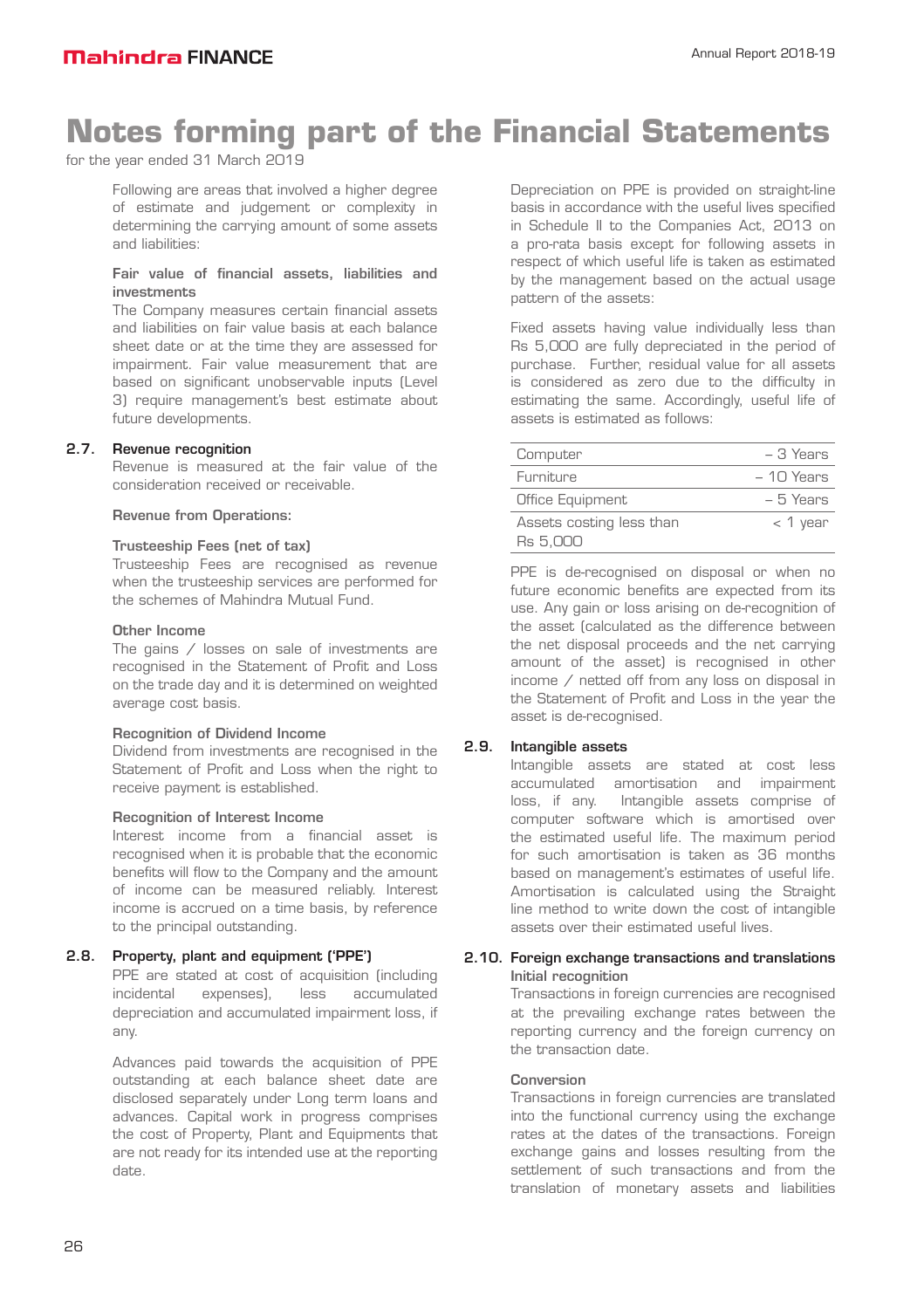for the year ended 31 March 2019

denominated in foreign currencies at year end exchange rates are generally recognised in the Statement of Profit and Loss. Foreign currency monetary assets and liabilities at the year-end are translated at the year-end exchange rates and the resultant exchange differences are recognised in the Statement of Profit and Loss.

Non-monetary items, which are measured in terms of historical cost denominated in a foreign currency, are reported using the exchange rate at the date of the transaction. Non-monetary items, which are measured at fair value or other similar valuation denominated in a foreign currency, are translated using the exchange rate at the date when such value was determined.

#### 2.11. Financial instruments

#### Recognition and initial measurement

Financial assets and financial liabilities are recognised when the Company becomes a party to the contractual provisions of the instruments.

Financial assets and financial liabilities are initially measured at fair value. Transaction costs that are directly attributable to the acquisition or issue of financial assets and financial liabilities (other than financial assets and financial liabilities at fair value through profit or loss) are added to or deducted from the fair value of the financial assets or financial liabilities, as appropriate, on initial recognition. Transaction costs directly attributable to the acquisition of financial assets or financial liabilities at fair value through profit or loss are recognised immediately in the Statement of Profit and Loss.

#### Classification and subsequent measurement Financial assets

On initial recognition, a financial asset is classified as - measured at:

- Amortised cost; or
- Fair Value through Other Comprehensive Income (FVTOCI) - debt investment; or
- Fair Value through Other Comprehensive Income (FVTOCI) - equity investment; or
- Fair Value through Profit or Loss (FVTPL)

Financial assets are not reclassified subsequent to their initial recognition, except if and in the period the Company changes its business model for managing financial assets.

All financial assets not classified as measured at amortised cost or FVTOCI are measured at FVTPL.

The financial assets held with the objective to collect contractual cash flows as per the contractual terms that give rise on specified dates to cash flows that are solely payment of interest on the principal amount outstanding are measured at amortised cost on the reporting date. Interest income, impairment are recognised in the Statement of Profit and Loss.

For equity investments, the Company makes an election on an instrument-by-instrument basis to designate equity investments as measured at FVTOCI. These elected investments are measured at fair value with gains and losses arising from changes in fair value recognised in other comprehensive income and accumulated in the reserves. The cumulative gain or loss is not reclassified to the Statement of Profit and Loss on disposal of the investments.

These investments in equity are not held for trading. Instead, they are held for medium or longterm strategic purpose. Upon the application of Ind AS 109, the Company has chosen to designate these investments as FVTOCI as the Company believes that this provides a more meaningful presentation for medium or long-term strategic investments, than reflecting changes in fair value immediately in the Statement of Profit and Loss. Dividend income, if any, received on such equity investments are recognised in the Statement of Profit and Loss.

Equity investments that are not designated to be measured at FVTOCI are designated to be measured at FVTPL. Subsequent changes in fair value are recognised in the Statement of Profit and Loss.

#### Financial liabilities and equity instruments

Debt and equity instruments issued by the Company are classified as either financial liabilities or as equity in accordance with the substance of the contractual arrangements and the definitions of a financial liability and an equity instrument.

#### Equity instruments

An equity instrument is any contract that evidences a residual interest in the assets of an entity after deducting all of its liabilities. Equity instruments issued by the Company are recognised at the proceeds received. Transaction costs of an equity transaction are recognised as a deduction from equity.

#### Financial liabilities

Financial liabilities are classified as measured at amortised cost or FVTPL. A financial liability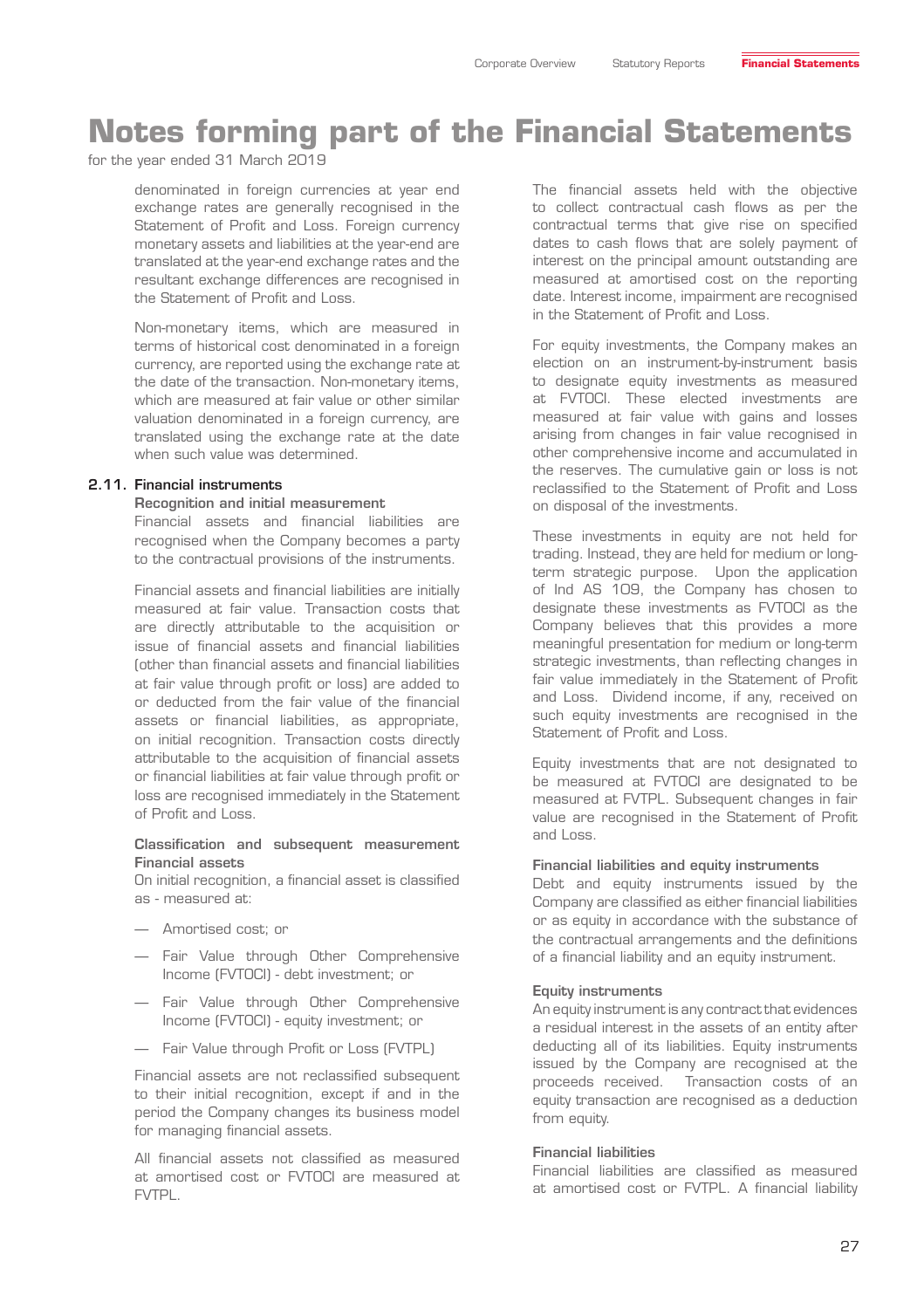for the year ended 31 March 2019

is classified as FVTPL if it is classified as heldfor-trading or it is designated as such on initial recognition. Other financial liabilities are subsequently measured at amortised cost. Interest expense are recognised in the Statement of Profit and Loss. Any gain or loss on derecognition is also recognised in the Statement of Profit and Loss.

#### De-recognition of financial assets

The Company de-recognises a financial asset when the contractual rights to the cash flows from the financial asset expire, or it transfers the rights to receive the financial asset and substantially all the risks and rewards of ownership of the asset to another party. If the Company neither transfers nor retains substantially all of the risks and rewards of ownership and continues to control the transferred asset, the Company recognises its retained interest in the asset and an associated liability for the amount it may have to pay.

If the Company enters into transactions whereby it transfers assets recognised on its Balance Sheet, but retains either all or substantially all of the risks and rewards of the transferred assets, the transferred assets are not de-recognised and the proceeds received are recognised as a collateralised borrowing.

#### De-recognition of financial liabilities

A financial liability is de-recognised when the obligation under the liability is discharged, cancelled or expires. The difference between the carrying value of the original financial liability and the consideration paid is recognised in the Statement of Profit and Loss.

#### Impairment of financial assets

Loss allowances for financial assets measured at amortised cost are deducted from the gross carrying amount of the assets. For debt securities at FVTOCI, the loss allowance is recognised in OCI and is not reduced from the carrying amount of the financial asset in the balance sheet.

The gross carrying amount of a financial asset is written off (either partially or in full) to the extent that there is no realistic prospect of recovery. This is generally the case when the Company determines that the debtor does not have assets or sources of income that could generate sufficient cash flows to repay the amounts subject to the writeoff. However, financial assets that are written off

could still be subject to enforcement activities under the Company's recovery procedures, taking into account legal advice where appropriate. Any recoveries made are recognised in the Statement of Profit and Loss.

#### Impairment of non financial assets

At the end of each reporting period, the Company reviews the carrying amounts of its tangible and intangible assets to determine whether there is any indication that those assets have suffered an impairment loss. If any such indication exists, the recoverable amount, which is the higher of the value in use or fair value less cost to sell, of the asset or cash-generating unit, as the case may be, is estimated and impairment loss (if any) is recognised and the carrying amount is reduced to its recoverable amount.

In assessing the value in use, the estimated future cash flows are discounted to their present value using a pre-tax discount rate that reflects current market assessments of the time value of money and the risks specific to the asset for which the estimates of future cash flows have not been adjusted. When it is not possible to estimate the recoverable amount of an individual asset, the Company estimates the recoverable amount of the cash-generating unit to which the asset belongs.

When an impairment loss subsequently reverses, the carrying amount of the asset or a cashgenerating unit is increased to the revised estimate of its recoverable amount, so that the increased carrying amount does not exceed the carrying amount that would have been determined had no impairment loss been recognised for the asset (or cash-generating unit) earlier. The reversal of an impairment loss is recognised in Statement of Profit and Loss.

### 2.12. Income taxes

#### Current tax

Current tax is determined as the amount of tax payable in respect of taxable income for the year. The Company's current tax is calculated using tax rates that have been enacted or substantively enacted by the end of the reporting period.

#### Deferred tax

Deferred tax on timing differences, being the difference between taxable income and accounting income that originate in one period and are capable of reversal in one or more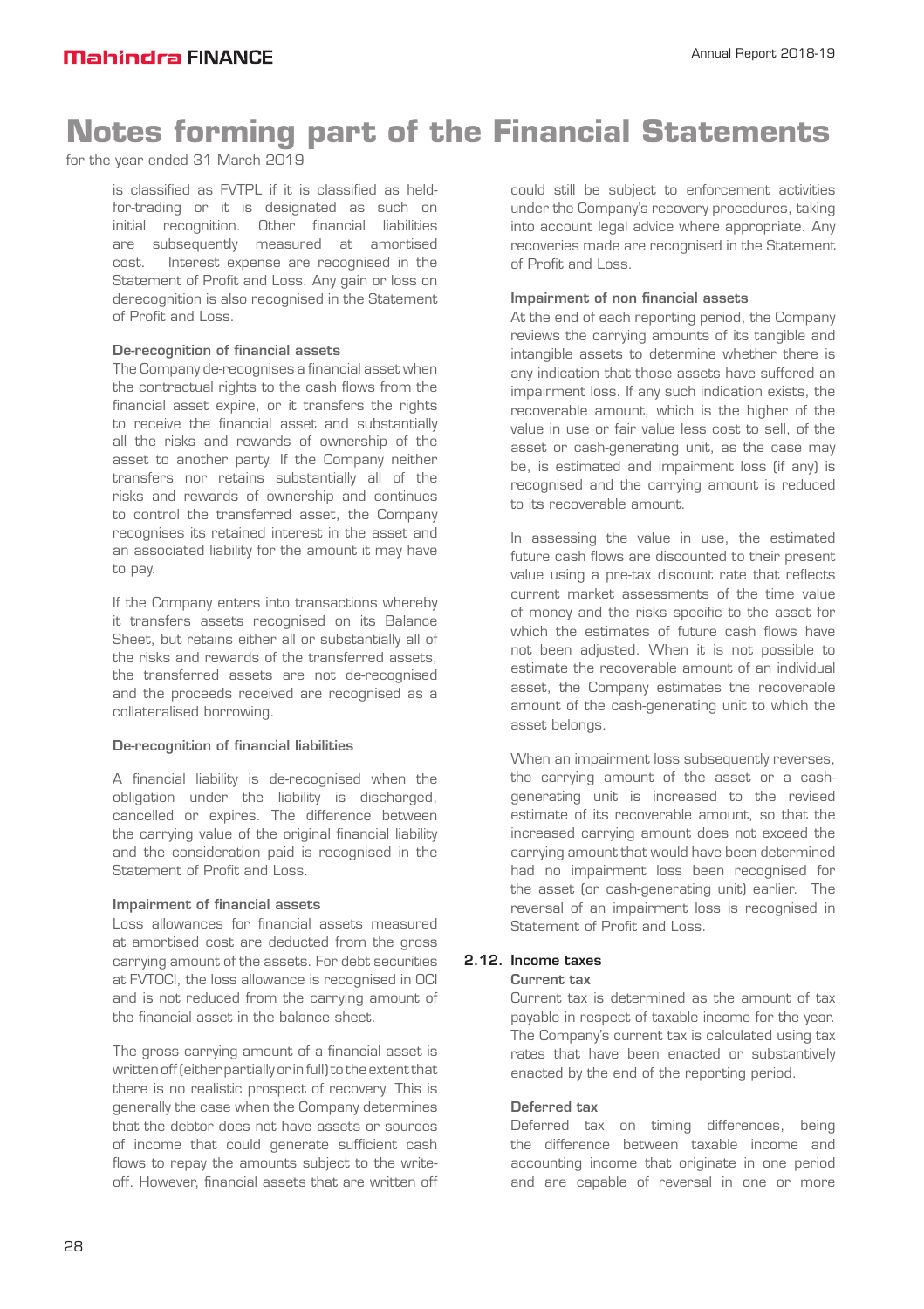for the year ended 31 March 2019

subsequent periods is accounted for using the tax rates and tax laws enacted or substantively enacted as on the balance sheet date. Deferred tax assets arising on account of unabsorbed depreciation or carry forward of tax losses are recognised only to the extent that there is virtual certainty supported by convincing evidence that sufficient future taxable income will be available against which such deferred tax assets can be realised.

Deferred tax is recognised on temporary differences between the carrying amounts of assets and liabilities in the financial statements and the corresponding tax bases used in the computation of taxable profit. Deferred tax liabilities are generally recognised for all taxable temporary differences to the extent that it is probable that taxable profits will be available against which those deductible temporary differences can be utilised.

The carrying amount of deferred tax assets is reviewed at the end of each reporting period and reduced to the extent that it is no longer probable that sufficient taxable profits will be available to allow all or part of the asset to be recovered.

Deferred tax liabilities and assets are measured at the tax rates that are expected to apply in the period in which the liability is settled or the asset realised, based on tax rates (and tax laws) that have been enacted or substantively enacted by the end of the reporting period.

The measurement of deferred tax liabilities and assets reflects the tax consequences that would follow from the manner in which the Company expects, at the end of the reporting period, to recover or settle the carrying amount of its assets and liabilities.

#### Current and deferred tax for the year

Current and deferred tax are recognised in the Statement of Profit and Loss, except when they relate to items that are recognised in other comprehensive income or directly in equity, in which case, the current and deferred tax are also recognised in other comprehensive income or directly in equity respectively.

#### 2.13. Securities issue expenses

Expenses incurred in connection with fresh issue of Share capital are accounted for as a deduction from other equity as per the provisions of Ind AS 32 – Financial Instruments Presentation.

#### 2.14. Provisions

Provisions are recognised when there is a present obligation as a result of a past event, and it is probable that an outflow of resources embodying economic benefits will be required to settle the obligation and there is a reliable estimate of the amount of the obligation. Provisions are reviewed at each balance sheet date and adjusted to reflect the current best estimate.

The amount recognised as a provision is the best estimate of the consideration required to settle the present obligation at the end of the reporting period, taking into account the risks and uncertainties surrounding the obligation.

When there is a possible obligation or a present obligation in respect of which the likelihood of outflow of resources is remote, no provision or disclosure is made.

#### 2.15. Earnings per share

Basic earnings per share is calculated by dividing the net profit or loss for the period attributable to equity shareholders by the weighted average number of equity shares outstanding during the period. Earnings considered in ascertaining the Company's earnings per share is the net profit/ loss for the period after deducting preference dividends and any attributable tax thereto for the period. The weighted average number of equity shares outstanding during the period and for all periods presented is adjusted for events, such as bonus shares, sub-division of shares, etc that have changed the number of equity shares outstanding, without a corresponding change in resources.

For the purpose of calculating diluted earnings per share, the net profit or loss for the period attributable to equity shareholders is divided by the weighted average number of equity shares outstanding during the period, considered for deriving basic earnings per share and weighted average number of equity shares that could have been issued upon conversion of all dilutive potential equity shares.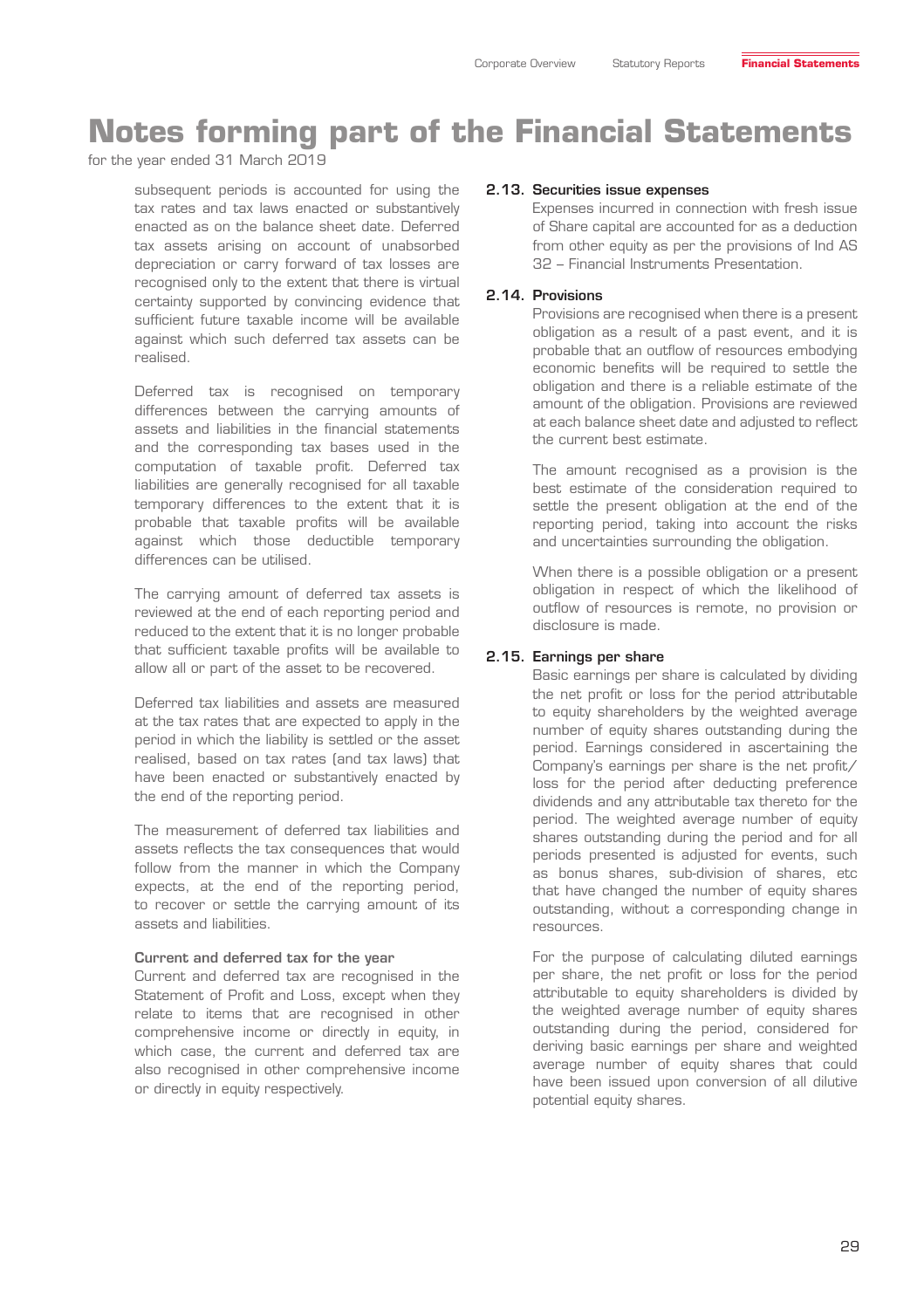for the year ended 31 March 2019

### NOTE NO. 1 - PROPERTY, PLANT AND EQUIPMENT

|    |                                                             |                  | Rs. in lakhs |
|----|-------------------------------------------------------------|------------------|--------------|
|    | <b>Description of Assets</b>                                | <b>Computers</b> | Total        |
|    | <b>Gross Carrying Amount</b>                                |                  |              |
|    | <b>Balance as at 1 April 2018</b>                           | ۰                |              |
|    | Additions during the year                                   | 0.24             | 0.24         |
|    | Acquisitions through business combinations                  | ٠                |              |
|    | Disposals during the year                                   |                  |              |
|    | Reclassified as held for sale                               |                  |              |
|    | Others                                                      |                  |              |
|    | Balance as at 31 March 2019                                 | 0.24             | 0.24         |
| Ш. | <b>Accumulated depreciation and impairment</b>              |                  |              |
|    | Balance as at 1 April 2018                                  | ٠                |              |
|    | Depreciation expense for the year                           | 0.02             | 0.02         |
|    | Eliminated on disposal of assets                            |                  |              |
|    | Eliminated on reclassification as held for sale             |                  |              |
|    | Impairment losses recognised in profit or loss              | ۰                |              |
|    | Reversals of impairment losses recognised in profit or loss |                  |              |
|    | <b>Others</b>                                               |                  |              |
|    | Balance as at 31 March 2019                                 | 0.02             | 0.02         |
| Ш. | <b>Net carrying amount (I-II)</b>                           | 0.22             | 0.22         |
|    |                                                             |                  |              |

# NOTE NO. 2 - INVESTMENTS

|                                          |                     |                    |                     |                          |                    | Rs. in lakhs |
|------------------------------------------|---------------------|--------------------|---------------------|--------------------------|--------------------|--------------|
|                                          | As at 31 March 2019 |                    | As at 31 March 2018 |                          | As at 1 April 2017 |              |
| Particulars                              | <b>Current</b>      | <b>Non Current</b> | Current             | <b>Non Current</b>       | Current            | Non Current  |
| <b>Investments Carried at Fair Value</b> |                     |                    |                     |                          |                    |              |
| <b>Unquoted</b>                          |                     |                    |                     |                          |                    |              |
| Mahindra Liquid Fund                     | 9.03                |                    | 11.70               | $\overline{\phantom{a}}$ | 17.46              |              |
| Mahindra Low Duration Bachat Yojana      | 2.76                |                    | 2.56                |                          |                    |              |
| <b>TOTAL INVESTMENTS</b>                 | 11.79               |                    | 14.26               |                          | 17.46              |              |

### NOTE NO. 3 - NON-CURRENT & CURRENT INCOME TAX ASSETS

### (i) Tax deducted at source net of provision for tax

|             |                                              |                                            |                    |         |                    |         | Rs. in lakhs |
|-------------|----------------------------------------------|--------------------------------------------|--------------------|---------|--------------------|---------|--------------|
| Particulars |                                              | As at 31 March 2019<br>As at 31 March 2018 |                    |         | As at 1 April 2017 |         |              |
|             |                                              | <b>Current</b>                             | <b>Non Current</b> | Current | Current            | Current | Non Current  |
|             | (a) Advance Income Tax                       |                                            |                    |         |                    |         |              |
| (i)         | TDS Receivable (Net of provision<br>for tax) | 4.65                                       |                    | 2.39    |                    | 0.31    |              |
|             | <b>Total Income Tax Assets</b>               | 4.65                                       |                    | 2.39    | ٠                  | 0.31    |              |

### (ii) Unused tax losses - Revenue in nature

|                      |                          |                    |                          |                          |                    | Rs. in lakhs |
|----------------------|--------------------------|--------------------|--------------------------|--------------------------|--------------------|--------------|
| <b>Particulars</b>   | As at 31 March 2019      |                    | As at 31 March 2018      |                          | As at 1 April 2017 |              |
|                      | <b>Current</b>           | <b>Non Current</b> | Current                  | Current                  | Current            | Non Current  |
| Expiry period        |                          |                    |                          |                          |                    |              |
| Upto Five years      | $\overline{\phantom{a}}$ | 6.42               | ۰.                       | 2.23                     |                    |              |
| More than Five years | $\overline{\phantom{a}}$ | 19.50              | $\overline{\phantom{a}}$ | 22.97                    | ۰                  | 6.42         |
| No Expiry Date       | ٠                        | 0.05               | ۰.                       | $\overline{\phantom{0}}$ |                    |              |
| Total                |                          | 25.97              |                          | 25.20                    |                    | 6.42         |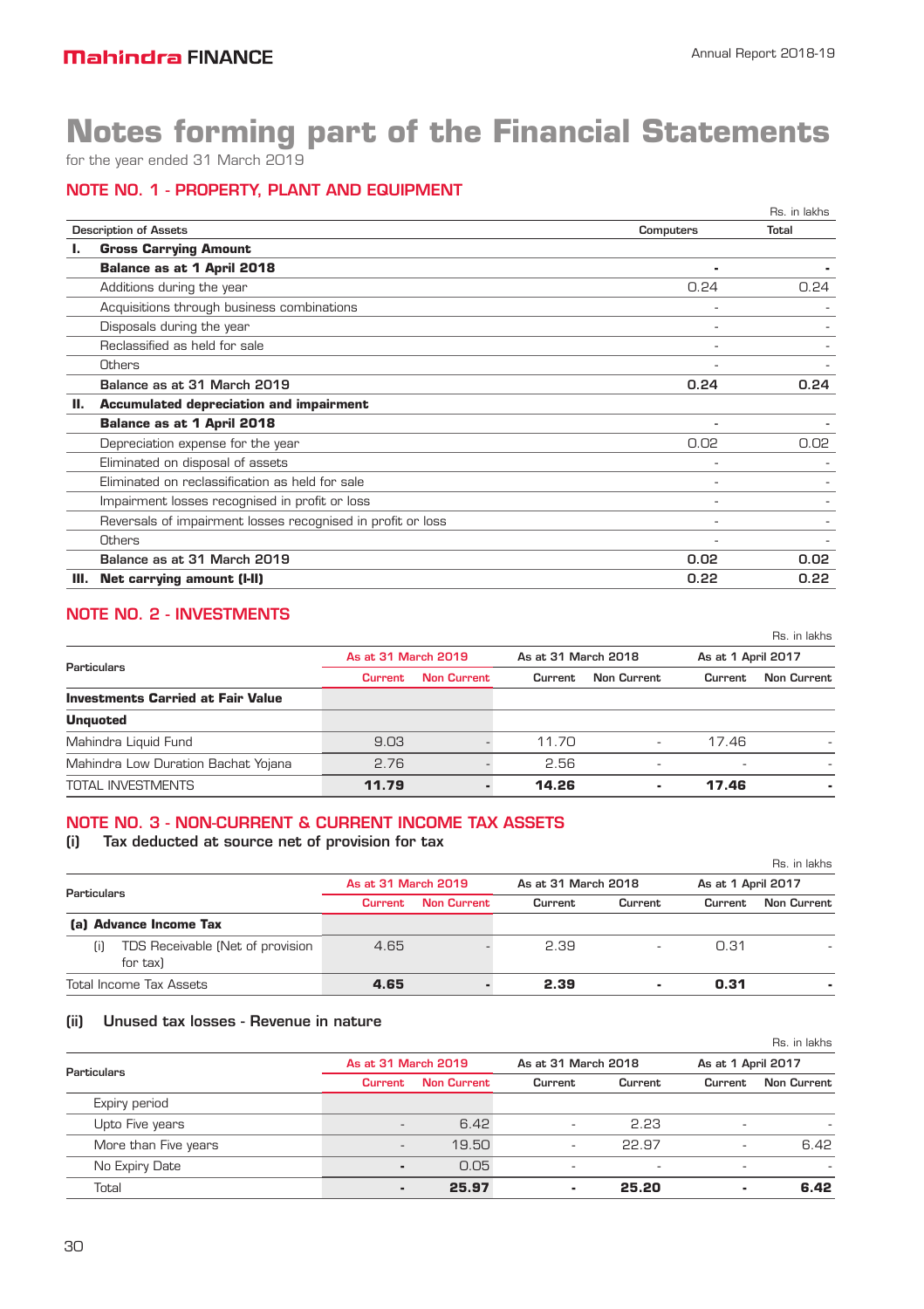for the year ended 31 March 2019

### NOTE NO. 4 - OTHER NON-CURRENT & CURRENT ASSETS

|                                             |                     |                    |                     |                          |                    | Rs. in lakhs       |
|---------------------------------------------|---------------------|--------------------|---------------------|--------------------------|--------------------|--------------------|
|                                             | As at 31 March 2019 |                    | As at 31 March 2018 |                          | As at 1 April 2017 |                    |
| Particulars                                 | <b>Current</b>      | <b>Non Current</b> | Current             | Current                  | Current            | <b>Non Current</b> |
| (a) Advances other than capital<br>advances |                     |                    |                     |                          |                    |                    |
| Other assets<br>ΠI                          | 4.00                |                    | 3.58                | $\overline{\phantom{a}}$ | 3.16               |                    |
| <b>Total Other Assets</b>                   | 4.00                |                    | 3.58                | ٠                        | 3.16               |                    |

### NOTE NO. 5 - TRADE RECEIVABLES

|                                                    |                          |                    |                          |                     |         | Rs. in lakhs       |  |
|----------------------------------------------------|--------------------------|--------------------|--------------------------|---------------------|---------|--------------------|--|
| <b>Particulars</b>                                 | As at 31 March 2019      |                    |                          | As at 31 March 2018 |         | As at 1 April 2017 |  |
|                                                    | <b>Current</b>           | <b>Non Current</b> | Current                  | Current             | Current | Non Current        |  |
| <b>Trade receivables</b>                           |                          |                    |                          |                     |         |                    |  |
| (a)<br>Unsecured, considered good                  | 1.79                     |                    | 3.09                     | ٠                   | 0.69    |                    |  |
| Doubtful<br>(b)                                    | $\overline{\phantom{a}}$ |                    | $\overline{\phantom{a}}$ |                     |         |                    |  |
| Less: Allowance for Credit Losses                  | $\overline{\phantom{a}}$ |                    | $\overline{\phantom{a}}$ | $\overline{a}$      | ۰       | ٠                  |  |
| <b>Total</b>                                       | 1.79                     |                    | 3.09                     | ۰                   | 0.69    | ۰                  |  |
| Of the above, trade receivables from:              |                          |                    |                          |                     |         |                    |  |
| <b>Related Parties</b><br>$\overline{\phantom{a}}$ | $\overline{\phantom{a}}$ |                    | $\overline{\phantom{a}}$ | -                   |         |                    |  |
| <b>Others</b><br>٠                                 | 1.79                     |                    | 3.09                     | Ξ.                  | 0.69    |                    |  |
| <b>Total</b>                                       | 1.79                     |                    | 3.09                     | ۰                   | 0.69    |                    |  |

### NOTE NO. 6 - CASH AND BANK BALANCES

|             |                                       |                |                                         | Rs. in lakhs       |
|-------------|---------------------------------------|----------------|-----------------------------------------|--------------------|
| Particulars |                                       |                | As at 31 March 2019 As at 31 March 2018 | As at 1 April 2017 |
|             |                                       | <b>Current</b> | Current                                 | Current            |
|             | <b>Cash and cash equivalents</b>      |                |                                         |                    |
| (a)         | Balances with banks                   | 1.26           | 1.48                                    | 2.55               |
| (b)         | Cash on hand                          |                |                                         |                    |
|             | <b>Total Cash and cash equivalent</b> | 1.26           | 1.48                                    | 2.55               |

### NOTE NO. 7 - EQUITY SHARE CAPITAL

|                                                      |                           |              |                           |              |                           | Rs. in lakhs       |  |
|------------------------------------------------------|---------------------------|--------------|---------------------------|--------------|---------------------------|--------------------|--|
|                                                      | As at 31 March 2019       |              | As at 31 March 2018       |              |                           | As at 1 April 2017 |  |
| Particulars                                          | No. of shares<br>in Lakhs | Rs. in Lakhs | No. of shares<br>in Lakhs | Rs. in Lakhs | No. of shares<br>in Lakhs | Rs. in Lakhs       |  |
| Authorised:                                          |                           |              |                           |              |                           |                    |  |
| Equity shares of Rs. 10/- each with<br>voting rights | 10.00                     | 100.00       | 10.00                     | 100.00       | 10.00                     | 100.00             |  |
| <b>Issued, Subscribed and Fully Paid:</b>            |                           |              |                           |              |                           |                    |  |
| Equity shares of Rs. 10/- each with<br>voting rights | 5.00                      | 50.00        | 5.00                      | 50.00        | 5.00                      | 50.00              |  |
| <b>Total</b>                                         | 5.00                      | 50.00        | 5.00                      | 50.00        | 5.00                      | 50.00              |  |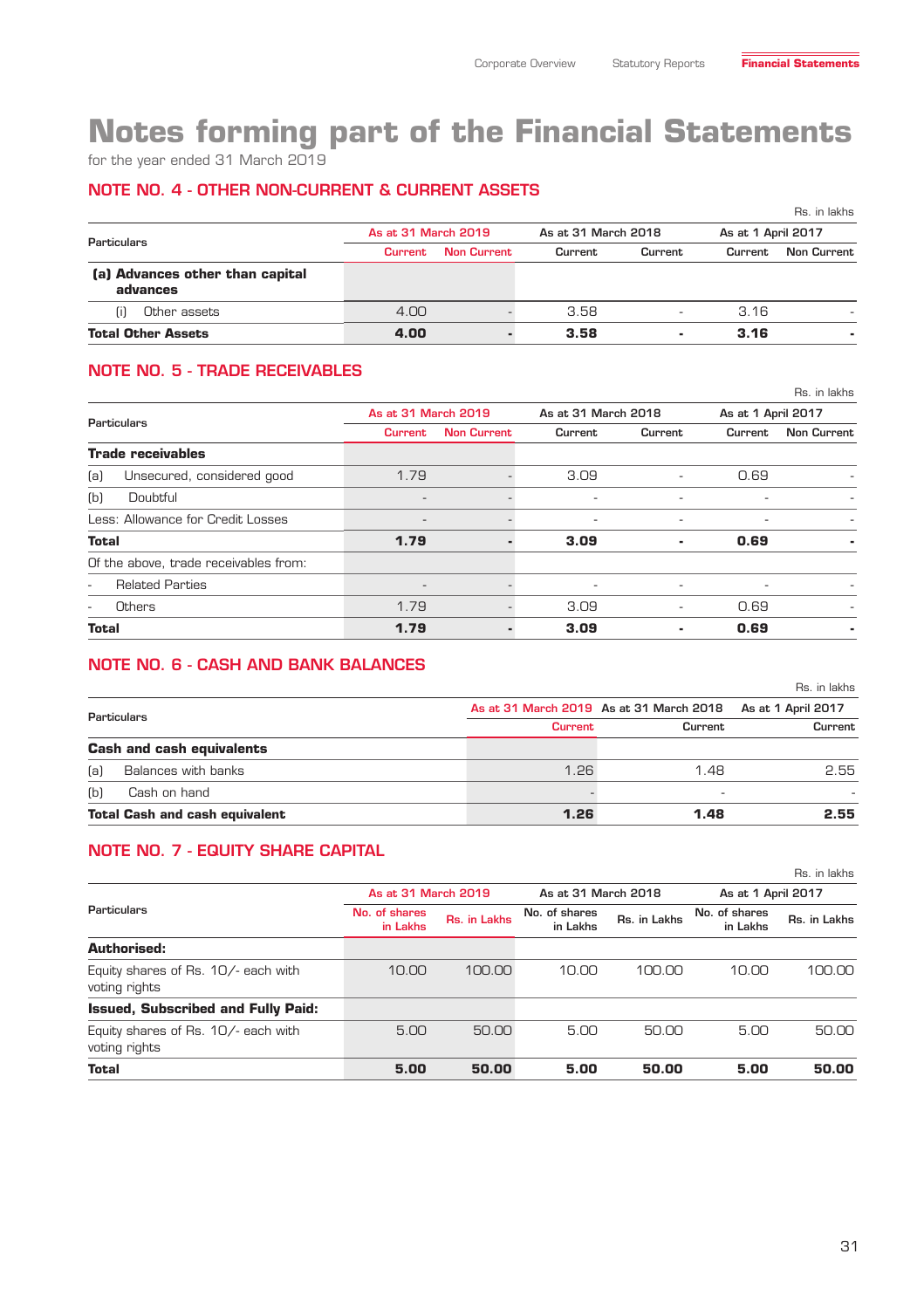for the year ended 31 March 2019

### NOTE NO. 7 - EQUITY SHARE CAPITAL (Contd.)

#### (i) Reconciliation of the number of shares outstanding at the beginning and at the end of the period.

|             |                                          |                        |                          |                                        | Rs. in lakhs           |
|-------------|------------------------------------------|------------------------|--------------------------|----------------------------------------|------------------------|
| Particulars |                                          | <b>Opening Balance</b> | Fresh Issue              | <b>Other Changes</b><br>(give details) | <b>Closing Balance</b> |
| (a)         | <b>Equity Shares with Voting rights*</b> |                        |                          |                                        |                        |
|             | Year Ended 31 March 2019                 |                        |                          |                                        |                        |
|             | No. of Shares in Lakhs                   | 5.00                   | ٠                        |                                        | 5.00                   |
|             | Amount                                   | 50.00                  | ۰.                       |                                        | 50.00                  |
|             | Year Ended 31 March 2018                 |                        |                          |                                        |                        |
|             | No. of Shares in Lakhs                   | 5.00                   | $\overline{\phantom{0}}$ |                                        | 5.00                   |
|             | Amount                                   | 50.00                  | $\overline{\phantom{a}}$ |                                        | 50.00                  |
|             | As at 1 April 2017                       |                        |                          |                                        |                        |
|             | No. of Shares in Lakhs                   | 5.00                   | ٠                        |                                        | 5.00                   |
|             | Amount                                   | 50.00                  | ۰                        |                                        | 50.00                  |

#### Rights, preferences and restrictions attached to equity shares

The Company has only one class of equity shares having par value of Rs. 10 per share. Each holder of equity share is entitled to one vote per share. In the event of liquidation, the shareholders are eligible to receive the remaining assets of the Company after distribution of all preferential amounts, in proportion to their shareholdings.

#### (ii) Details of shares held by the holding company, the ultimate holding company, their associates and subsidiaries:

| <b>Equity Shares</b><br>with Voting rights | <b>Equity Shares</b><br>with Differential<br>Voting rights | Others                 |
|--------------------------------------------|------------------------------------------------------------|------------------------|
|                                            |                                                            |                        |
| 5.00                                       | -                                                          |                        |
|                                            |                                                            |                        |
| 5.00                                       |                                                            |                        |
|                                            |                                                            |                        |
| 5.00                                       |                                                            |                        |
|                                            |                                                            | No. of Shares in Lakhs |

#### (iii) Details of shares held by each shareholder holding more than 5% shares:

|                                                     | As at 31 March 2019                  |                        | As at 31 March 2018<br>As at 1 April 2017          |                                         |                                      |                                         |
|-----------------------------------------------------|--------------------------------------|------------------------|----------------------------------------------------|-----------------------------------------|--------------------------------------|-----------------------------------------|
| Class of shares / Name of shareholder               | Number of<br>shares held in<br>Lakhs | % holding in<br>shares | Number of<br>that class of shares held in<br>Lakhs | % holding in<br>that class of<br>shares | Number of<br>shares held in<br>Lakhs | % holding in<br>that class of<br>shares |
| Equity shares with voting rights                    |                                      |                        |                                                    |                                         |                                      |                                         |
| Mahindra and Mahindra Financial Services<br>Limited | 5.00                                 | 100%                   | 5.00                                               | 100%                                    | 5.00                                 | 100%                                    |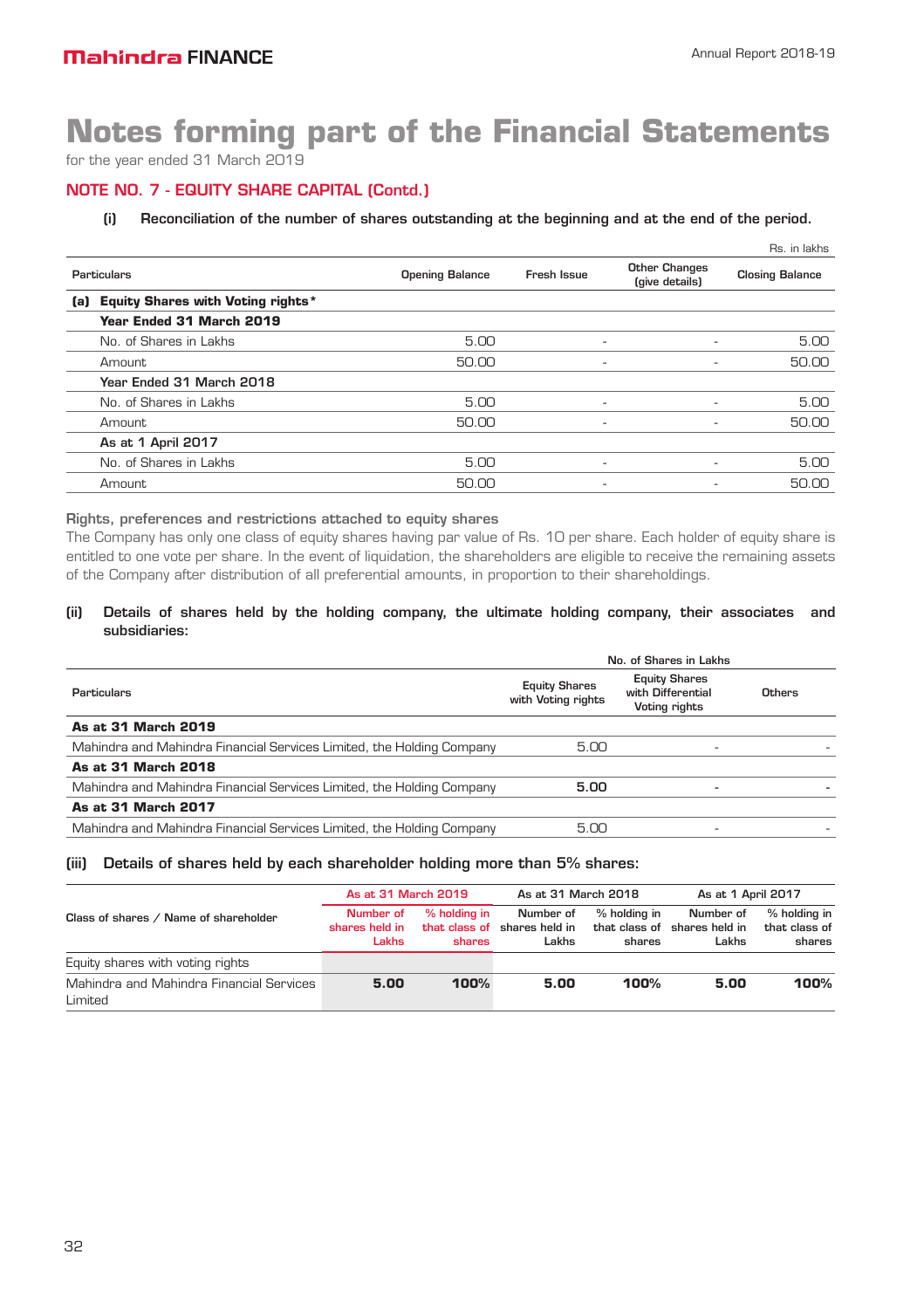for the year ended 31 March 2019

### NOTE NO. 8 - OTHER EQUITY

|                                         |                                  | Rs. in lakhs             |
|-----------------------------------------|----------------------------------|--------------------------|
| <b>Particulars</b>                      | <b>Profit &amp; Loss Balance</b> | Total                    |
| As at 1 April 2017                      | (27.40)                          | (27.40)                  |
| Profit $/$ (Loss) for the period        | 0.44                             | 0.44                     |
| Other Comprehensive Income / (Loss)     |                                  | ٠                        |
| Total Comprehensive Income for the year | 0.44                             | 0.44                     |
| <b>Transfers to Reserves</b>            | ٠                                | $\overline{\phantom{a}}$ |
| Share issue expenses                    | ۰                                | ۰                        |
| As at 31 March 2018                     | (26.96)                          | (26.96)                  |
| Profit $/$ (Loss) for the period        | [0.83]                           | [0.83]                   |
| Other Comprehensive Income / (Loss)     |                                  |                          |
| Total Comprehensive Income for the year | [0.83]                           | [0.83]                   |
| As at 31 March 2019                     | (27.79)                          | (27.79)                  |

# NOTE NO. 9 - OTHER LIABILITIES

|             |                                              |                |                                            |                          |                          |                    | Rs. in lakhs       |
|-------------|----------------------------------------------|----------------|--------------------------------------------|--------------------------|--------------------------|--------------------|--------------------|
| Particulars |                                              |                | As at 31 March 2019<br>As at 31 March 2018 |                          |                          | As at 1 April 2017 |                    |
|             |                                              | <b>Current</b> | <b>Non Current</b>                         | Current                  | <b>Non Current</b>       | Current            | <b>Non Current</b> |
| (a)         | Other non-current liabilities                |                | 1.00                                       | $\overline{\phantom{a}}$ | 1.00                     |                    | 1.00               |
| (b)         | Other Current Liabilities                    |                |                                            |                          |                          |                    |                    |
|             | Statutory dues                               |                |                                            |                          |                          |                    |                    |
|             | - taxes payable (other than income<br>taxes) | 0.30           |                                            | 0.51                     | $\overline{\phantom{a}}$ |                    |                    |
|             | - income taxes payable                       | 0.02           |                                            | 0.02                     | $\overline{\phantom{a}}$ | 0.02               |                    |
|             | <b>Total Other liabilities</b>               | 0.32           | 1.00                                       | 0.54                     | 1.00                     | 0.02               | 1.00               |

### NOTE NO. 10 - TRADE PAYABLES

|                                                           |                     |                    |                     |                          |                    | Rs. in lakhs |
|-----------------------------------------------------------|---------------------|--------------------|---------------------|--------------------------|--------------------|--------------|
|                                                           | As at 31 March 2019 |                    | As at 31 March 2018 |                          | As at 1 April 2017 |              |
| <b>Particulars</b>                                        | <b>Current</b>      | <b>Non Current</b> | Current             | <b>Non Current</b>       | Current            | Non Current  |
| Trade payable - Micro and small<br>enterprises            |                     |                    | ۰                   | $\overline{\phantom{a}}$ |                    |              |
| Trade payable - Other than micro and<br>small enterprises | 0.18                |                    | 0.23                |                          | 0.55               |              |
| <b>Total trade payables</b>                               | 0.18                |                    | 0.23                | ٠                        | 0.55               |              |

### NOTE NO. 11 - REVENUE FROM OPERATIONS

|                                           |                             | Rs. in lakhs                |
|-------------------------------------------|-----------------------------|-----------------------------|
| Particulars                               | Year ended<br>31 March 2019 | Year ended<br>31 March 2018 |
| <b>Revenue from rendering of services</b> |                             |                             |
| (a) Trusteeship Fees                      | 23.50                       | 23.87                       |
| <b>Total Revenue from Operations</b>      | 23.50                       | 23.87                       |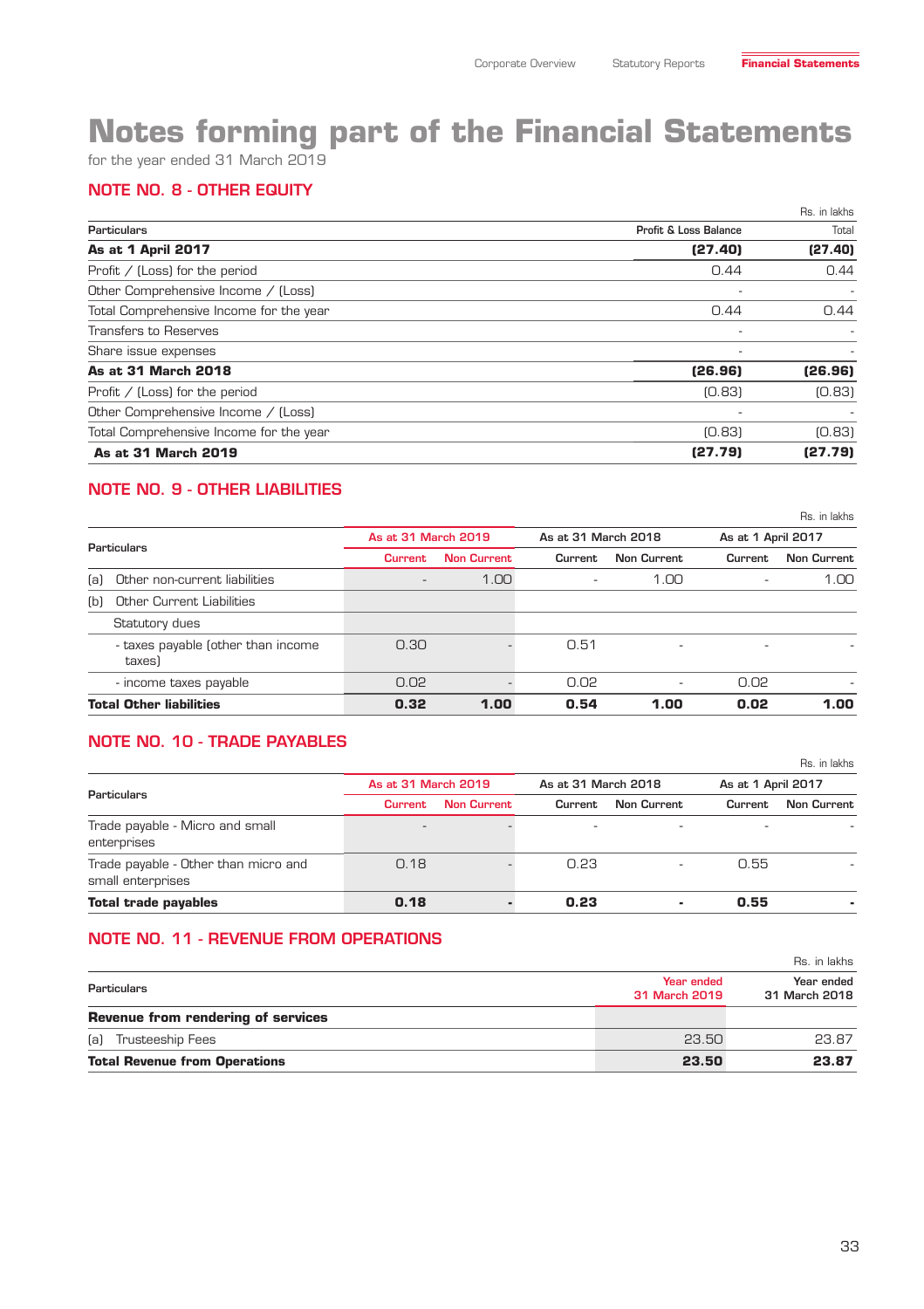for the year ended 31 March 2019

# NOTE NO. 12 - OTHER INCOME

|                                                        |                             | Rs. in lakhs                |
|--------------------------------------------------------|-----------------------------|-----------------------------|
| Particulars                                            | Year ended<br>31 March 2019 | Year ended<br>31 March 2018 |
| (a) Profit on sale / redemption of Investment          | 0.96                        | 0.71                        |
| (b) Unrealised gain / (loss) on Mutual Fund Investment | 0.14                        | 0.09                        |
| (c) Interest on Income tax refund                      |                             | 0.02                        |
| <b>Total Other Income</b>                              | 1.10                        | 0.82                        |

### NOTE NO. 13 - OTHER EXPENSES

|                           |                                                  |                             | Rs. in lakhs                |
|---------------------------|--------------------------------------------------|-----------------------------|-----------------------------|
|                           | <b>Particulars</b>                               | Year ended<br>31 March 2019 | Year ended<br>31 March 2018 |
| (a)                       | Rates & Taxes                                    |                             | 0.11                        |
| [b]                       | Legal & Professional Charges                     | 0.50                        | 0.68                        |
| $\left[\mathrm{c}\right]$ | Directors' Sitting Fees                          | 22.80                       | 22.84                       |
| (d)                       | Travelling & Conveyance Expenses                 | 0.55                        | 0.40                        |
| (e)                       | <b>Marketing Expenses</b>                        | 1.00                        |                             |
| (f)                       | Auditors remuneration and out-of-pocket expenses |                             |                             |
|                           | As Auditors<br>(i)                               | 0.20                        | 0.20                        |
|                           | For Tax Audit<br>(ii)                            |                             |                             |
|                           | For Taxation matters<br>(iii)                    | 0.25                        |                             |
|                           | For Other services<br>(iv)                       |                             |                             |
|                           | For reimbursement of expenses<br>[v]             |                             |                             |
| (g)                       | <b>Other Expenses</b>                            | 0.02                        | 0.02                        |
|                           | <b>Total Other Expenses</b>                      | 25.32                       | 24.25                       |

# NOTE NO. 14 - CURRENT TAX AND DEFERRED TAX

### Income Tax recognised in profit or loss

|                                                                              |                             | Rs. in lakhs                |
|------------------------------------------------------------------------------|-----------------------------|-----------------------------|
| Particulars                                                                  | Year ended<br>31 March 2019 | Year ended<br>31 March 2018 |
| <b>Current Tax:</b>                                                          |                             |                             |
| In respect of current year                                                   |                             |                             |
| In respect of prior years                                                    | 0.09                        |                             |
|                                                                              | 0.09                        |                             |
| <b>Deferred Tax:</b>                                                         |                             |                             |
| In respect of current year origination and reversal of temporary differences |                             |                             |
| Total income tax expense on continuing operations                            | 0.09                        |                             |

### NOTE NO. 15 - EARNINGS PER SHARE

Income Tax recognised in profit or loss

|                            |                                     | Rs. in lakhs                        |
|----------------------------|-------------------------------------|-------------------------------------|
| Particulars                | For the year ended<br>31 March 2019 | For the year ended<br>31 March 2018 |
|                            | <b>Per Share</b>                    | Per Share                           |
| Basic earnings per share   | (0.17)                              | 0.09                                |
| Diluted earnings per share | (0.17)                              | 0.09                                |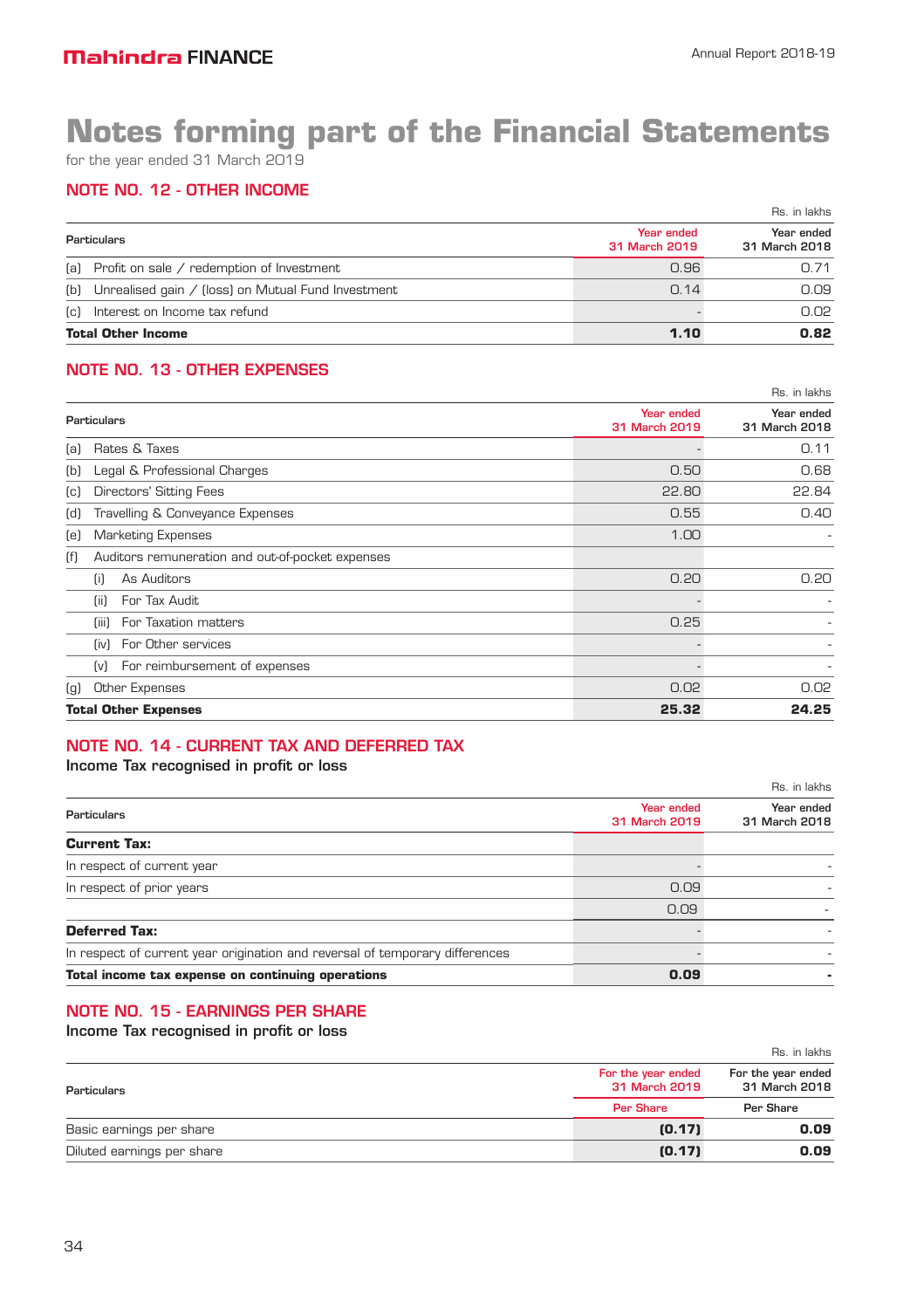for the year ended 31 March 2019

### NOTE NO. 15 - EARNINGS PER SHARE (Contd.)

#### Basic earnings per share

The earnings and weighted average number of ordinary shares (in lakhs) used in the calculation of basic earnings per share are as follows:

|                                                                    |                                     | Rs. in lakhs                        |
|--------------------------------------------------------------------|-------------------------------------|-------------------------------------|
| <b>Particulars</b>                                                 | For the year ended<br>31 March 2019 | For the year ended<br>31 March 2018 |
| Profit / (loss) for the year attributable to owners of the Company | [0.83]                              | 0.44                                |
| Less: Preference dividend and tax thereon                          |                                     |                                     |
| Profits used in the calculation of basic earnings per share        | (0.83)                              | 0.44                                |
| Weighted average number of equity shares (nos in lakhs)            | 5.00                                | 5.00                                |
| Earnings per share - Basic (in Rupees)                             | (0.17)                              | 0.09                                |

#### Diluted earnings per share

The diluted earnings per share has been computed by dividing the Net profit after tax available for Equity shareholders by the weighted average number of equity shares, after giving dilutive effect of the outstanding Warrants, Stock options and Convertible bonds for the respective periods, if any.

|                                                                                    | Rs. in lakhs                        |                                     |
|------------------------------------------------------------------------------------|-------------------------------------|-------------------------------------|
| <b>Particulars</b>                                                                 | For the year ended<br>31 March 2019 | For the year ended<br>31 March 2018 |
| Profit / (loss) for the year used in the calculation of basic earnings per share   | [0.83]                              | 0.44                                |
| Add: Adjustments, if any                                                           |                                     |                                     |
| Profit / (loss) for the year used in the calculation of diluted earnings per share | [0.83]                              | 0.44                                |
| Profits used in the calculation of diluted earnings per share                      | [0.83]                              | 0.44                                |

| <b>Particulars</b>                                                                        | For the year ended<br>31 March 2019 | For the year ended<br>31 March 2018 |
|-------------------------------------------------------------------------------------------|-------------------------------------|-------------------------------------|
| Weighted average number of equity shares used in the calculation of Basic<br><b>EPS</b>   | 5.00                                | 5.00                                |
| Add: Effect of Warrants, if any                                                           |                                     |                                     |
| ESOPs, if any                                                                             |                                     |                                     |
| Convertible bonds, if any                                                                 |                                     |                                     |
| Others if any                                                                             |                                     |                                     |
| Weighted average number of equity shares used in the calculation of Diluted<br><b>EPS</b> | 5.00                                | 5.00                                |

#### NOTE NO. 16 - FIRST-TIME ADOPTION OF IND-AS

(i) Reconciliation of Total Equity as at 31 March 2018 and 1 April 2017:

|                                                                    |                                 | Rs. in lakhs            |  |
|--------------------------------------------------------------------|---------------------------------|-------------------------|--|
| Particulars                                                        | As at<br><b>31st March 2018</b> | As at<br>1st April 2017 |  |
| <b>Equity as reported under previous GAAP</b>                      | 22.55                           | <b>PP.PN</b>            |  |
| Ind AS: Adjustments increase / (decrease):                         |                                 |                         |  |
| Unrealised gain on Mutual Fund Investment not recognised as income | 0.49                            | 0.40                    |  |
| <b>Equity as reported under IND AS</b>                             | 23.04                           | 22.60                   |  |